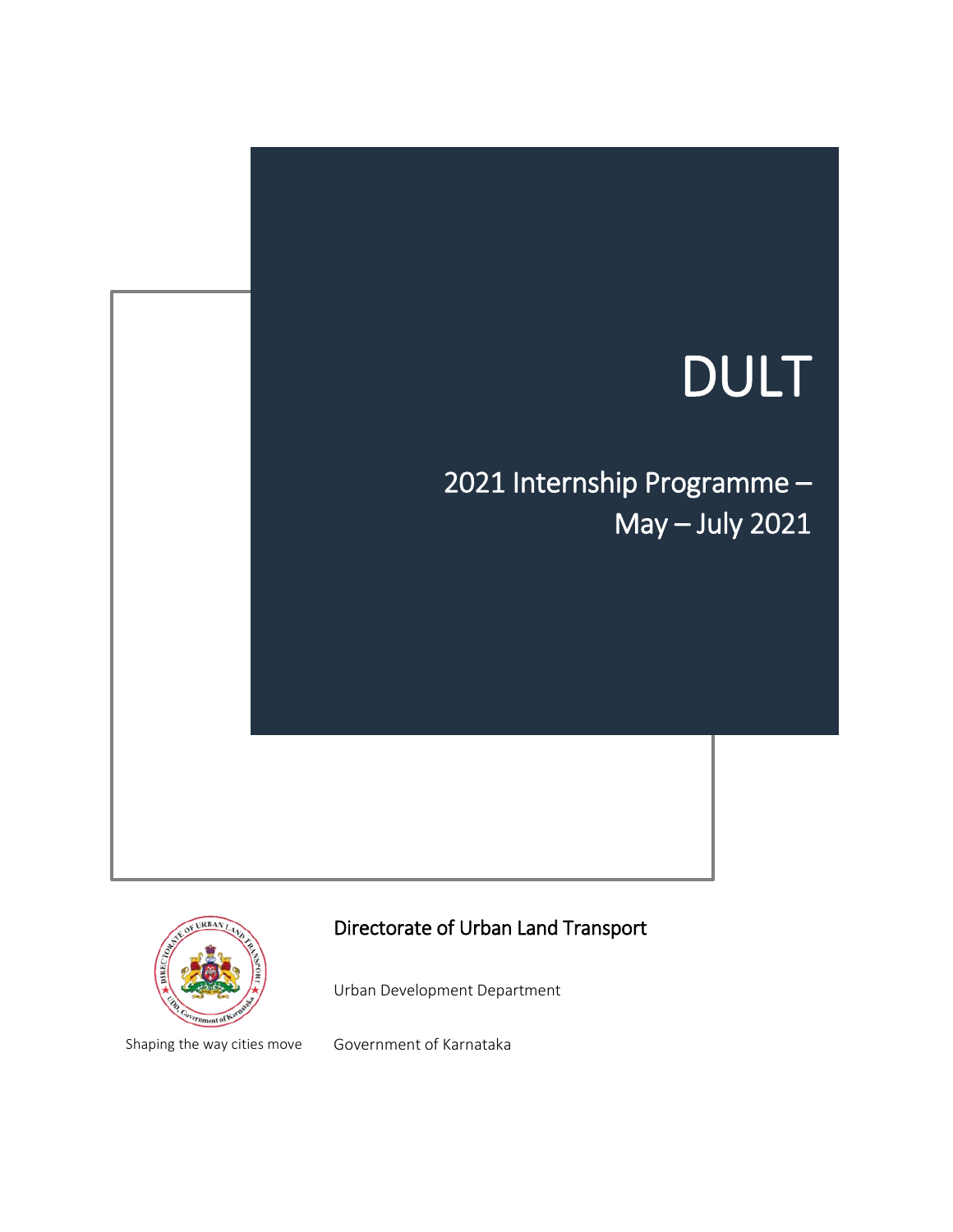# Directorate of Urban Land Transport

Internship Programme - 2021



#### **About DULT:**

Directorate of Urban Land Transport (DULT), set up by the Government of Karnataka (GoK), functions under the Urban Development Department (UDD) with the objective to coordinate planning and implementation of Urban Transport projects and programs. The Directorate oversees all the urban land transport initiatives in Urban/ Local Planning Areas of Karnataka and administers the State Urban Transport Fund (SUTF).

#### **Our Vision:**

To provide efficient, sustainable and integrated urban mobility that enhances Karnataka's economic competitiveness and prosperity while preserving the quality of our environment and communities.

#### **DULT Internship Programme:**

DULT conducts an offline internship programme every year for graduate and post-graduate students from all over the country. However, considering the situation due to COVID-19, an online internship programme was conducted last year. Following the same protocol, under special circumstances, the DULT internship programme – 2021 is offered online. It is a paid internship (INR 5,000/- per month) opportunity for two months to post-graduate students from all over the country. The two months online internship program is planned to start on 21<sup>st</sup> May 2021. This document provides a brief overview of the projects where internship opportunities are available.

#### **Our Focus Areas:**



s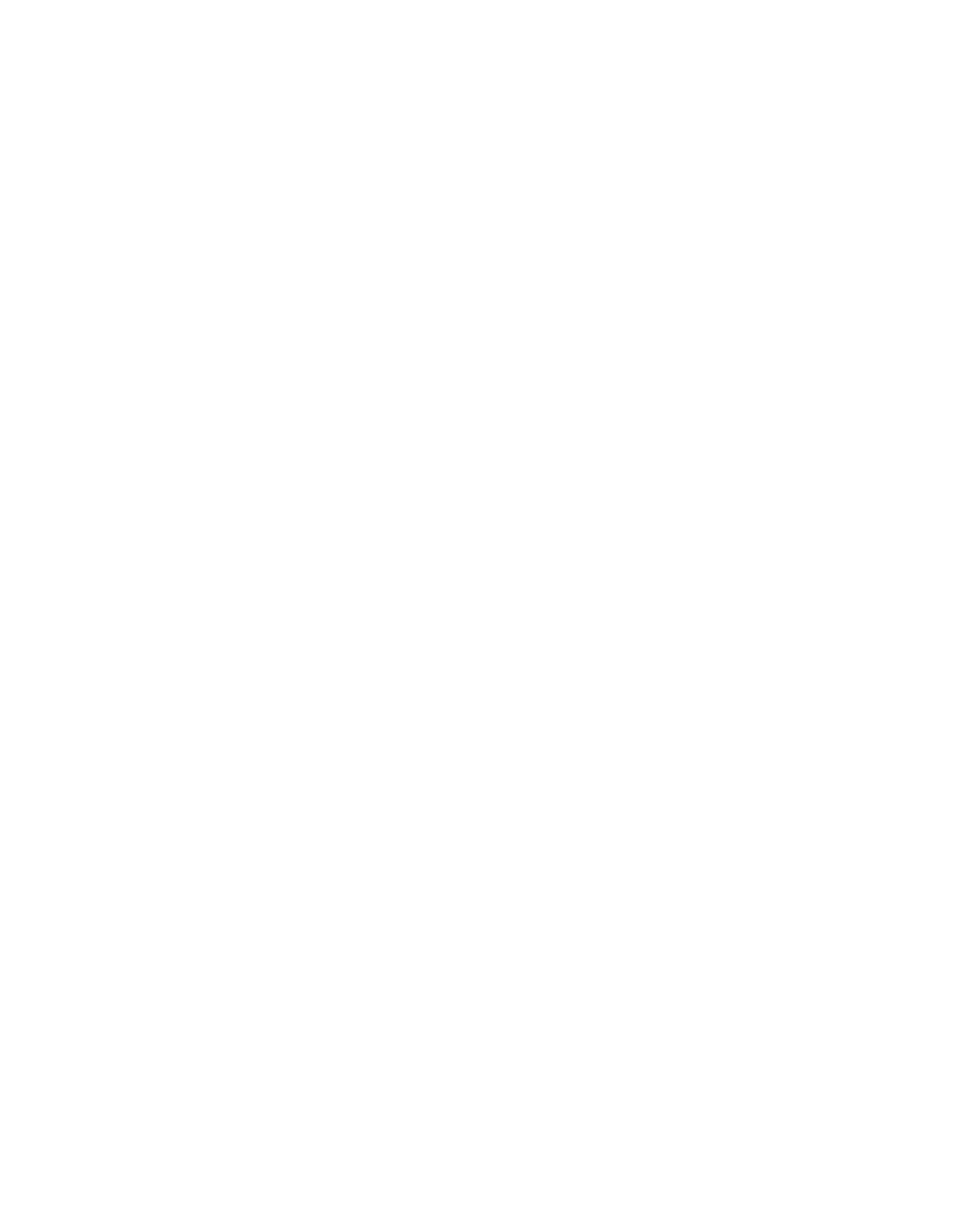# **Internship Projects:**

| SI.<br>No.     | Project                                                                                                                                                                    | <b>Mentors</b>                                                       | <b>Supervisor</b>        | <b>Number</b><br>of Interns |
|----------------|----------------------------------------------------------------------------------------------------------------------------------------------------------------------------|----------------------------------------------------------------------|--------------------------|-----------------------------|
| $\mathbf{1}$   | <b>Analysis of Master Plans for towns</b><br>(Anekal, Hoskote and Bengaluru<br><b>International Airport Area) in Bengaluru</b><br><b>Metropolitan Region (BMR)</b>         | Bhavana Nadagoudar,<br>Nikita Baliga,<br>Navabharathi.T.N,           | Monica<br>Kashkari       | 3                           |
| $\overline{2}$ | <b>Application and implementation of</b><br>Ann Jacob,<br><b>Tactical Interventions in promoting</b><br>Priyadarshini Honnur<br>sustainable mobility<br>Sushmita S. Mudhol |                                                                      | Monica<br>Kashkari       | $\overline{2}$              |
| 3              | <b>Documentation and analysis of</b><br>strategies by cities worldwide to<br>promote Public Transport during COVID<br><b>19 Pandemic</b>                                   | Sylvia Prakash,<br>Cheekati Sriharsha Chowdary,<br>Shalini Choudhary | Shamanth<br>Kuchangi     | $\overline{2}$              |
| 4              | <b>Documentation and analysis of</b><br>strategies by cities worldwide to<br>promote non-motorized transport (NMT)<br>during COVID 19 Pandemic                             | Richa Pandey,<br>Aditi Arya,<br>Anusree P.P                          | Shamanth<br>Kuchangi     | $\overline{2}$              |
| 5              | <b>Business Intelligence (BI) Research for</b><br><b>Public Transport</b>                                                                                                  | Genesia Rodrigues,<br>Nikita Baliga,<br>Manohar Meena                | Shamanth<br>Kuchangi     | 1                           |
| 6              | <b>Toolkit for Pedestrianization</b>                                                                                                                                       | Sonal Kulkarni,<br>Manju George<br>Pratiksha Surpuriya               | Satyajit<br>Arikutharam  | 2                           |
| $\overline{7}$ | <b>Signage Development for Heritage Trail -</b><br><b>Vijaypura</b>                                                                                                        | Anjeeta Sinha,<br>Narendra Pattar,<br>Saima Mujeeb                   | Monica<br>Kashkari       | $\overline{2}$              |
| 8              | <b>Documentation and comparative</b><br>analysis of regulations with respect to<br>micro-mobility                                                                          | Saurav Dhar,<br>Shreya Satish Mokhashi,<br>Saima Mujeeb,             | Satyajit<br>Arikutharam  | $\overline{2}$              |
| 9              | <b>Enhancing non-farebox revenue of mass</b><br>transit - Analysis of use cases from<br>various cities                                                                     | Abhishek Ranjan,<br>Ravindra Dhaded,<br>Amshala Vijay Teja           | Satyajit<br>Arikutharam  | $\overline{2}$              |
| 10             | <b>Application of remote sensing and GIS</b><br>technology in urban mobility                                                                                               | Deeshma M,<br>Prashob Raj                                            | Sanmay<br><b>Bohidar</b> | 2                           |
| <b>Total</b>   | 10 Projects                                                                                                                                                                | 27 mentors                                                           | <b>4 Supervisors</b>     | 20 Interns                  |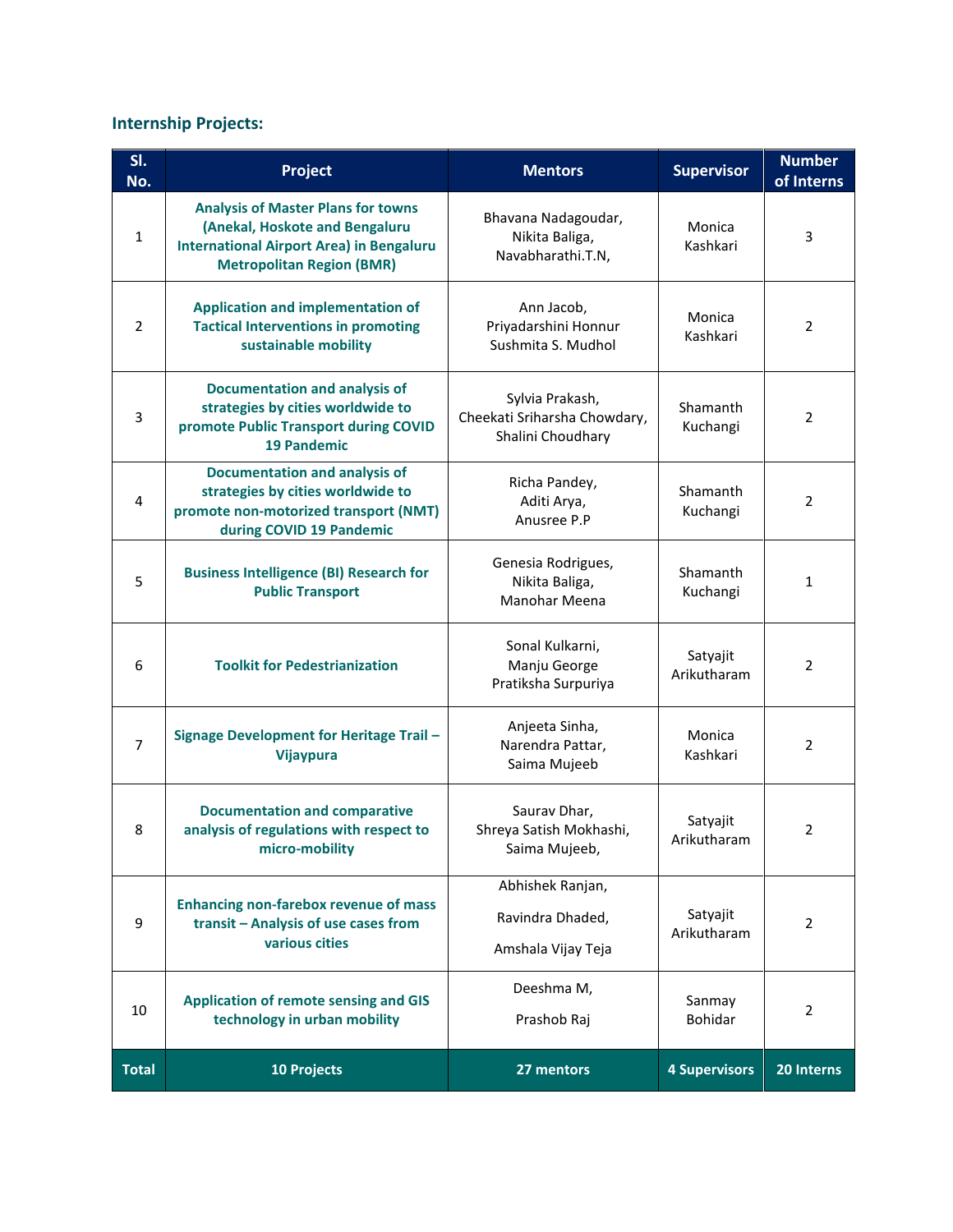# **Project Allocation**

The 21 selected interns have been allocated to the 10 internship projects, based on project specific requirements. The team of interns is identified based on their university and specialization.

| SI.<br>No.                                                                                                                                                       | Project<br><b>Supervisor</b><br><b>Mentors</b>                                      |                                                              | <b>Selected</b><br><b>Interns</b> | <b>Universi</b><br>ty         | <b>Specialization</b>       |                             |
|------------------------------------------------------------------------------------------------------------------------------------------------------------------|-------------------------------------------------------------------------------------|--------------------------------------------------------------|-----------------------------------|-------------------------------|-----------------------------|-----------------------------|
|                                                                                                                                                                  | <b>Analysis of Master Plans</b>                                                     |                                                              |                                   | Ayushi Dhar                   | $IIT - K$                   | <b>Urban Planner</b>        |
|                                                                                                                                                                  | for towns (Anekal,<br><b>Hoskote and Bengaluru</b>                                  | <b>Bhavana</b><br>Nadagoudar,                                | <b>Monica</b>                     | <b>Kusha Goyal</b>            | <b>CEPT</b>                 | <b>Urban Planner</b>        |
| $\mathbf{1}$<br><b>International Airport Area)</b><br>in Bengaluru Metropolitan<br><b>Region (BMR)</b>                                                           |                                                                                     | Navabharathi.T.N,<br>Nikita Baliga                           | Kashkari                          | Gaurav<br>Dambe               | <b>SPA</b><br>Delhi         | <b>Urban Planner</b>        |
|                                                                                                                                                                  | <b>Application and</b><br>implementation of Tactical                                | Ann Jacob,                                                   | Monica                            | Dipannita<br>Kundu            | SPA<br>Delhi                | Transport<br>Planner        |
| 2                                                                                                                                                                | Interventions in promoting<br>sustainable mobility                                  | Priyadarshini Honnur<br>Sushmita S. Mudhol                   | Kashkari                          | Varsha S<br>Venkatesh         | <b>CEPT</b>                 | <b>Urban Designer</b>       |
|                                                                                                                                                                  | <b>Documentation and</b><br>analysis of strategies by                               | Sylvia Prakash,<br>Cheekati Sriharsha<br>Shamanth            |                                   | Sarah<br>Alexander            | <b>CEPT</b>                 | <b>Transport</b><br>Planner |
| 3                                                                                                                                                                | cities worldwide to<br>promote Public Transport<br>during COVID 19 Pandemic         | Chowdary,<br>Shalini Choudhary                               | Kuchangi                          | Megha<br><b>Kashyap</b>       | <b>SPA</b><br>Delhi         | <b>Transport</b><br>Planner |
| <b>Documentation and</b><br>analysis of strategies by<br>cities worldwide to<br>4<br>promote non-motorized<br>transport (NMT) during<br><b>COVID 19 Pandemic</b> |                                                                                     | Richa Pandey,<br>Shamanth                                    |                                   | Himani<br>Rangoonwala         | <b>SPA</b><br><b>Bhopal</b> | Transport<br>Planner        |
|                                                                                                                                                                  |                                                                                     | Aditi Arya,<br>Anusree P.P                                   | Kuchangi                          | Renjitha R N                  | <b>CEPT</b>                 | Transport<br>Planner        |
| 5                                                                                                                                                                | <b>Business Intelligence (BI)</b><br><b>Research for Public</b><br><b>Transport</b> | Genesia Rodrigues,<br>Nikita Baliga,<br><b>Manohar Meena</b> | Shamanth<br>Kuchangi              | <b>Prem Kumar</b>             | <b>SPA</b><br><b>Bhopal</b> | Transport<br><b>Planner</b> |
| 6                                                                                                                                                                | <b>Toolkit for</b>                                                                  | Sonal Kulkarni,<br>Manju George                              | Satyajit<br>Arikutharam           | Lakshmi.R                     | <b>CEPT</b>                 | Transport<br>Planner        |
|                                                                                                                                                                  | Pedestrianization                                                                   | Pratiksha Surpuriya                                          |                                   | Aradhana<br>Tripathy          | $IIT - K$                   | <b>Urban Planner</b>        |
| $\overline{7}$                                                                                                                                                   | <b>Signage Development for</b>                                                      | Anjeeta Sinha,<br>Narendra Pattar,                           | <b>Monica</b>                     | <b>Kasturi Palit</b>          | $IIT - K$                   | <b>Urban Planner</b>        |
|                                                                                                                                                                  | Heritage Trail - Vijaypura                                                          | Saima Mujeeb                                                 | Kashkari                          | Rutuja Nivate                 | <b>CEPT</b>                 | <b>Urban Designer</b>       |
| 8                                                                                                                                                                | <b>Documentation and</b><br>comparative analysis of                                 | Saurav Dhar,<br>Shreya Satish                                | Satyajit                          | Tejatha A<br>Hallur           | Azim<br>Premji              | <b>Policy Planner</b>       |
|                                                                                                                                                                  | regulations with respect to<br>Mokhashi,<br>micro-mobility<br>Saima Mujeeb          |                                                              | Arikutharam                       | Tanuta Pal                    | <b>CEPT</b>                 | Transport<br>Planner        |
| 9                                                                                                                                                                | <b>Enhancing non-farebox</b><br>revenue of mass transit -                           | Abhishek Ranjan,<br>Ravindra Dhaded,                         | Satyajit<br>Arikutharam           | Aishwarya                     | <b>CEPT</b>                 | Transport<br>Planner        |
|                                                                                                                                                                  | Analysis of use cases from<br>various cities                                        | Amshala Vijay Teja                                           |                                   | <b>Swaraj Bose</b>            | $IIT - K$                   | <b>Urban Planner</b>        |
| 10                                                                                                                                                               | <b>Application of remote</b><br>sensing and GIS                                     | Deeshma M,                                                   | Sanmay                            | Karthikeyan<br><b>Bhaskar</b> | <b>SPA</b><br>Delhi         | Urban Planner               |
|                                                                                                                                                                  | technology in urban<br>mobility                                                     | Prashob Raj                                                  | Bohidar                           | Shravya<br>Narakula           | <b>CEPT</b>                 | Transport<br>Planner        |
| <b>Total</b>                                                                                                                                                     | <b>10 Projects</b>                                                                  | 27 mentors, 4 Supervisors                                    |                                   |                               | 20 Interns                  |                             |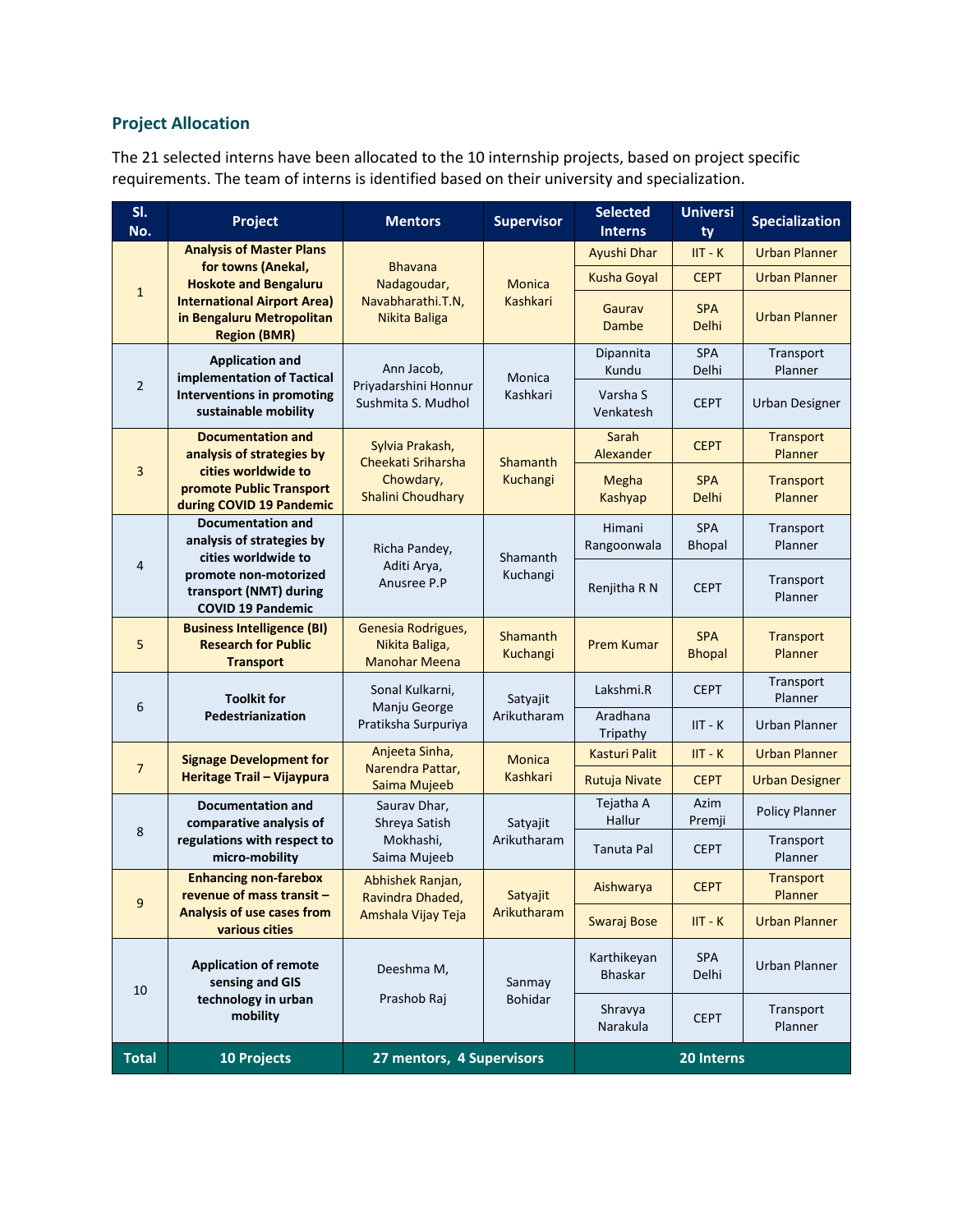### **Project 1: Analysis of Master Plans for towns (Anekal, Hoskote and Bengaluru International Airport Area) in Bengaluru Metropolitan Region (BMR)**

|  |  | <b>Number of Positions: 3</b> |  |
|--|--|-------------------------------|--|
|--|--|-------------------------------|--|

**Specialization:** Urban Planner **Internship Duration:** 8 weeks

**Introduction:** The development authorities regulate the spatial growth of the cities through Master Plan which structures the land use and development. The integration of transportation infrastructure with Master Plan plays prominent role for promoting sustainable urban growth. The study focuses on three towns of Bengaluru metropolitan Region namely Anekal, Hoskote and Bengaluru International Airport Area. The study aims to measure the level of land use and transport integration in the Master Plan.

**Project Brief:** The study aims to understand the implementation and maintenance of traffic and transportation infrastructure through the prospects of Anekal, Hoskote and Bengaluru International Airport Area Master Planning process. The study aims to facilitate the detailed analysis of the proposals in the Master Plans based on the future requirements. Study of master planning process of similar sized cities from various parts of the world is also expected to be undertaken. The findings of the study will help to understand the gaps in the transportation infrastructure of the selected cities.

### **Tentative Work Plan:**

| Week 1 | Review of previous Master Plans. Study of the existing Masterplans (BIAAPA, Anekal,<br>Hoskote)– To understand the vision, goals, aims, objectives, future proposals and the<br>methodology of implementation. Study of supporting polices and guidelines. |
|--------|------------------------------------------------------------------------------------------------------------------------------------------------------------------------------------------------------------------------------------------------------------|
| Week 2 | Case study of various master plan reviews- To understand the methodology. Framing<br>the methodology and identifying the relevant strategies of traffic and transportation                                                                                 |
| Week 3 | Presenting the strategies to DULT team and finalizing the same for further analysis.<br>Detail analysis of strategies                                                                                                                                      |
| Week 4 |                                                                                                                                                                                                                                                            |
| Week 5 | Detail analysis of strategies.                                                                                                                                                                                                                             |
| Week 6 |                                                                                                                                                                                                                                                            |
| Week 7 | Discussion of conclusion with DULT team and Draft report preparation                                                                                                                                                                                       |
| Week 8 | Preparation of final report and presentation                                                                                                                                                                                                               |

**Related Documents: Master Plan, Comprehensive Traffic and Transportation Plan, Comprehensive Mobility Plan, Transit Oriented Development guidelines, National Urban Transport Policy**

| Mentors:                    | Deliverables: Project progress to be discussed with the mentor on a daily basis. Interns |                                                                                                                                                                  |  |  |
|-----------------------------|------------------------------------------------------------------------------------------|------------------------------------------------------------------------------------------------------------------------------------------------------------------|--|--|
| Bhavana Nadagoudar,         | will prepare:                                                                            |                                                                                                                                                                  |  |  |
| Nikita Baliga,              | а.                                                                                       | Progress report of the tasks completed at the end of every week, for review<br>conducted by the mentors. Slack will be used for communication between the        |  |  |
| Navabharathi.T.N            | b.                                                                                       | mentors and the team of interns, in addition to video conferencing tools.<br>Review Report will be prepared every 15 days, to be assessed by the<br>supervisors. |  |  |
| Supervisor: Monica Kashkari | c.                                                                                       | A Draft final report will be presented to Commissioner at the end of Week 7<br>and the Final Report to the Review panel at the end of week 8.                    |  |  |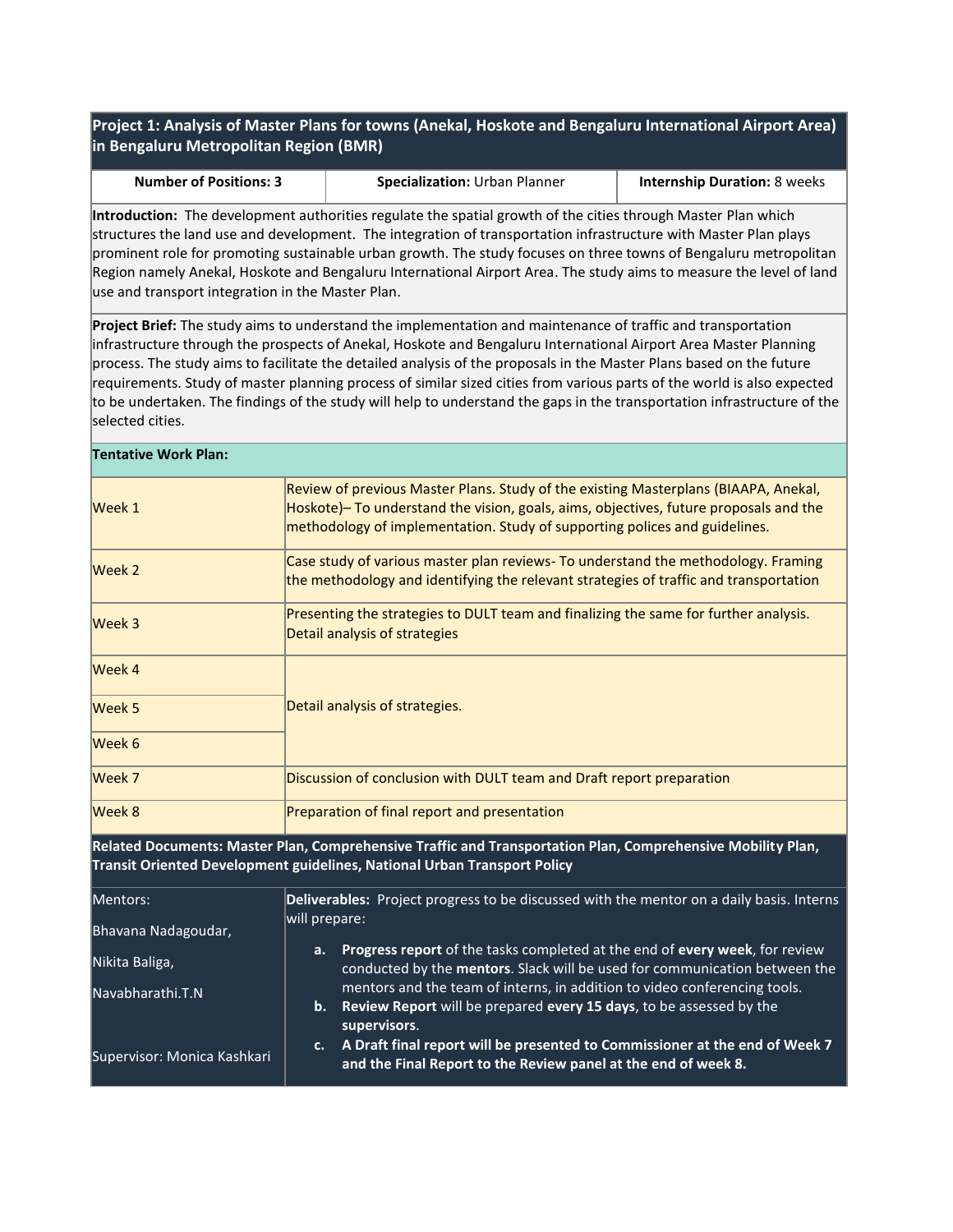| Project 2: Application and implementation of Tactical Interventions in promoting sustainable mobility |
|-------------------------------------------------------------------------------------------------------|
|-------------------------------------------------------------------------------------------------------|

**Number of Positions: 2 Specialization:** Transport Planner, Urban Designer **Internship Duration:** 8 weeks

**Introduction:** Tactical urbanism refers to low-cost, temporary changes to the built environment, usually in cities, intended to improve local neighborhoods and city gathering places. World over, tactical interventions have been used to test ideas and solutions. The internship aims to methodically document case examples to understand the types of tactical interventions, the issues they typically address, the various scales of interventions and the modalities of implementation such as materials and maintenance. The internship will also focus on understanding applicability of tactical interventions to test/improve NMT and PT facilities.

#### **Project Brief:**

- a. Identification of issues that have been commonly addressed through Tactical Interventions.
- b. Understanding the scope and applicability of tactical interventions through documentation of diverse case examples.
- $c.$  Looking at case studies with a specific focus on planning for tactical interventions including best practices to undertake before deploying the final intervention.
- d. Understanding the modalities of implementation such as materials used, post implementation maintenance
- e. Documentation of Case Studies / Best Practices of tactical interventions from around the World that specifically addresses improvement of PT and NMT infrastructure.
- Documentation of case studies where post implementation assessments were carried out.
- g. Preparation of a toolkit that outlines the process for planning and implementing a tactical intervention with a documentation of various assessments to evaluate the impact (the structure of the toolkit and its objective maybe refined mid-way through the internship based on the outcome of the study).

| Week 1                              | Understanding how tactical intervention (TI) is understood world over through a<br>general documentation of successful examples.<br>- The common issues that are typically addressed through TI. |  |
|-------------------------------------|--------------------------------------------------------------------------------------------------------------------------------------------------------------------------------------------------|--|
| Week 2                              | Understanding scenarios where a tactical intervention is best suited.<br>Documentation of examples with diverse applications.<br>- Understanding the process of planning for implementing a TI.  |  |
| Week 3                              | Understanding Modalities of implementation - material choices.                                                                                                                                   |  |
| Week 4                              | Understanding Modalities of implementation - management post implementation.                                                                                                                     |  |
| Week 5 and Week 6                   | Documentation of Case Studies / Best Practices of tactical interventions from around<br>the World that specifically addresses improvement of PT and NMT infrastructure.                          |  |
| Week 7 and Week 8                   | Working on structuring and writing toolkit.                                                                                                                                                      |  |
| Mentors:                            | Deliverables: Project progress to be discussed with the mentor on a daily basis.<br>Interns will prepare:                                                                                        |  |
| Ann Jacob,<br>Priyadarshini Honnur, | Progress report of the tasks completed at the end of every week, for review<br>a.<br>conducted by the mentors. Slack will be used for communication between                                      |  |
| Sushmita S. Mudhol                  | the mentors and the team of interns, in addition to video conferencing tools.<br>Review Report will be prepared every 15 days, to be assessed by the<br>b.<br>supervisors.                       |  |
| Supervisor: Monica Kashkari         | A Draft final report will be presented to Commissioner at the end of Week<br>c.<br>7 and the Final Report to the Review panel at the end of week 8.                                              |  |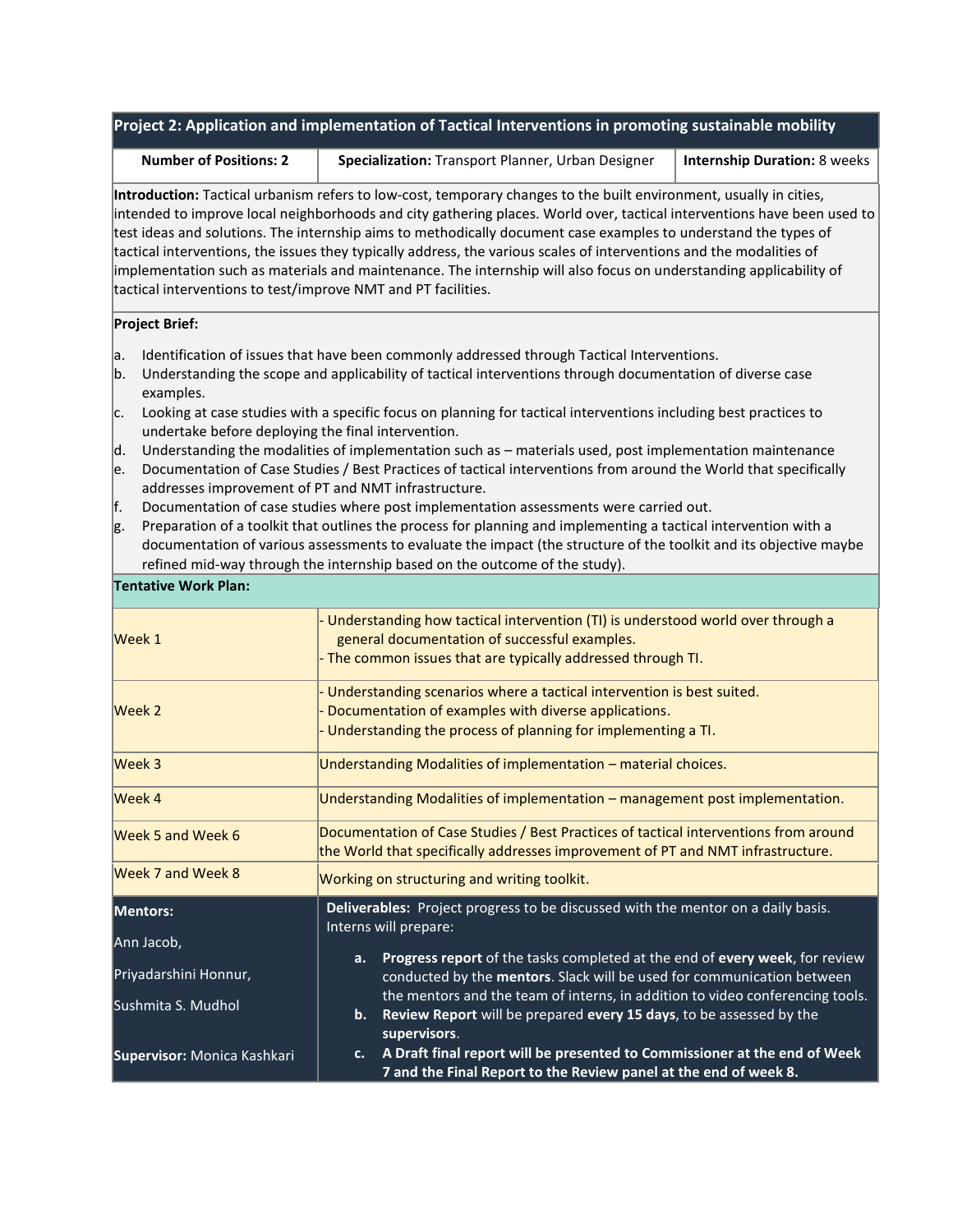**Project 3: Documentation and analysis of strategies by cities worldwide to promote Public Transport during COVID 19 Pandemic**

| <b>Number of Positions: 2</b> | <b>Specialization: Transport Planner</b> | <b>Internship Duration: 8 weeks</b> |
|-------------------------------|------------------------------------------|-------------------------------------|

**Introduction:** The COVID-19 pandemic has an impact on all walks of life and public transportation is no exception to this. Cities worldwide have restricted or banned services, operated with lower load factor due to the requirement of maintaining social distancing due to pandemic situation being faced worldwide. Furthermore, commuters may prefer to use personal vehicles for mobility than use of public transport due to anxiety of having to encounter crowd in public transportation, even during the receding phases of the pandemic and maybe for some time thereafter. In this situation public transport is having immense challenges to retain existing customers or attract new customers. However, public transport continues to be the backbone for sustainable mobility in cities and hence, it is important to ensure that public transport systems are encouraged in various ways to help them regain its mode share. Many cities worldwide are trying various means to this extent to support public transport operators to ride through these challenging times.

**Project Brief:** The main objective of this study is to document various strategies that cities worldwide have taken to promote public transportation (Bus & Rail based system) during Covid-19 pandemic, critically evaluate the effectiveness of those strategies. Such documentation could guide agencies like DULT, public transport operators, etc. to consider appropriate strategies and adopt to Indian cities as needed.

| <b>Tentative Work Plan:</b>       |                                                                                                                                                                                                                                                                                                                                                                                                                                                                                                                                                                                                                                                                                                               |                                                                                                                                                                                                                                                                                                                                                                                                                                                                                                                                                                                                                                                                           |  |  |  |
|-----------------------------------|---------------------------------------------------------------------------------------------------------------------------------------------------------------------------------------------------------------------------------------------------------------------------------------------------------------------------------------------------------------------------------------------------------------------------------------------------------------------------------------------------------------------------------------------------------------------------------------------------------------------------------------------------------------------------------------------------------------|---------------------------------------------------------------------------------------------------------------------------------------------------------------------------------------------------------------------------------------------------------------------------------------------------------------------------------------------------------------------------------------------------------------------------------------------------------------------------------------------------------------------------------------------------------------------------------------------------------------------------------------------------------------------------|--|--|--|
| Week 1                            |                                                                                                                                                                                                                                                                                                                                                                                                                                                                                                                                                                                                                                                                                                               | Review of existing (Pre-Covid) public transportation system (pertaining to Bus & Metro system)<br>characteristics of International case study cities– Documentation of their importance to city mobility, details<br>of operational & financial parameters.                                                                                                                                                                                                                                                                                                                                                                                                               |  |  |  |
| Week 2 and Week 3                 |                                                                                                                                                                                                                                                                                                                                                                                                                                                                                                                                                                                                                                                                                                               | Review of the strategies adopted in promoting the public transportation (Bus and Rail based system) during<br>COVID-19 pandemic with regards to operations, communication and outreach, public health safety and<br>financial mechanism. These strategies shall be studied in detail on how they were implemented and<br>enforced. Efforts should be made to critically appraise the strategies to understand if these strategies helped<br>the cities to promote public transport and if not, possible reasons for failure of strategies. In week 2 & 3, case<br>studies of European and Asian Cities will be researched to understand best practices adopted worldwide. |  |  |  |
|                                   | Review of the strategies adopted in promoting the public transportation (Bus and Rail based system) during<br>COVID-19 pandemic with regards to operations, communication and outreach, public health safety and<br>financial mechanism. These strategies shall be studied in detail on how they were implemented and<br>Week 4 and Week 5 enforced. Efforts should be made to critically appraise the strategies to understand if these strategies helped<br>the cities to promote public transport and if not, possible reasons for failure of strategies. In week 4 & 5, case<br>studies of North American and South American cities will be researched to understand best practices<br>adopted worldwide. |                                                                                                                                                                                                                                                                                                                                                                                                                                                                                                                                                                                                                                                                           |  |  |  |
| <b>Week 6 &amp; 7</b>             |                                                                                                                                                                                                                                                                                                                                                                                                                                                                                                                                                                                                                                                                                                               | The list of key strategies studied from cities worldwide shall be compiled and critically appraised for their<br>adaptation to Indian cities. In these two weeks, efforts should be made to categorize the potential strategies<br>studied and prepare a draft user-friendly handbook that decision makers can utilize to refer to strategies.                                                                                                                                                                                                                                                                                                                            |  |  |  |
| Week 8                            |                                                                                                                                                                                                                                                                                                                                                                                                                                                                                                                                                                                                                                                                                                               | Preparation of Final Report and Presentation                                                                                                                                                                                                                                                                                                                                                                                                                                                                                                                                                                                                                              |  |  |  |
| Mentors: Sylvia Prakash,          |                                                                                                                                                                                                                                                                                                                                                                                                                                                                                                                                                                                                                                                                                                               | Deliverables: Project progress to be discussed with the mentor on a daily basis. Interns<br>will prepare:                                                                                                                                                                                                                                                                                                                                                                                                                                                                                                                                                                 |  |  |  |
| Cheekati Sriharsha<br>Chowdary    |                                                                                                                                                                                                                                                                                                                                                                                                                                                                                                                                                                                                                                                                                                               | Progress report of the tasks completed at the end of every week, for review<br>a.<br>conducted by the mentors. Slack will be used for communication between the                                                                                                                                                                                                                                                                                                                                                                                                                                                                                                           |  |  |  |
| Shalini Choudhary                 |                                                                                                                                                                                                                                                                                                                                                                                                                                                                                                                                                                                                                                                                                                               | mentors and the team of interns, in addition to video conferencing tools.<br>Review Report will be prepared every 15 days, to be assessed by the supervisors.<br>b.                                                                                                                                                                                                                                                                                                                                                                                                                                                                                                       |  |  |  |
| Supervisors: Shamanth<br>Kuchangi |                                                                                                                                                                                                                                                                                                                                                                                                                                                                                                                                                                                                                                                                                                               | A Draft final report will be presented to Commissioner at the end of Week 7 and<br>C <sub>1</sub><br>the Final Report to the Review panel at the end of week 8.                                                                                                                                                                                                                                                                                                                                                                                                                                                                                                           |  |  |  |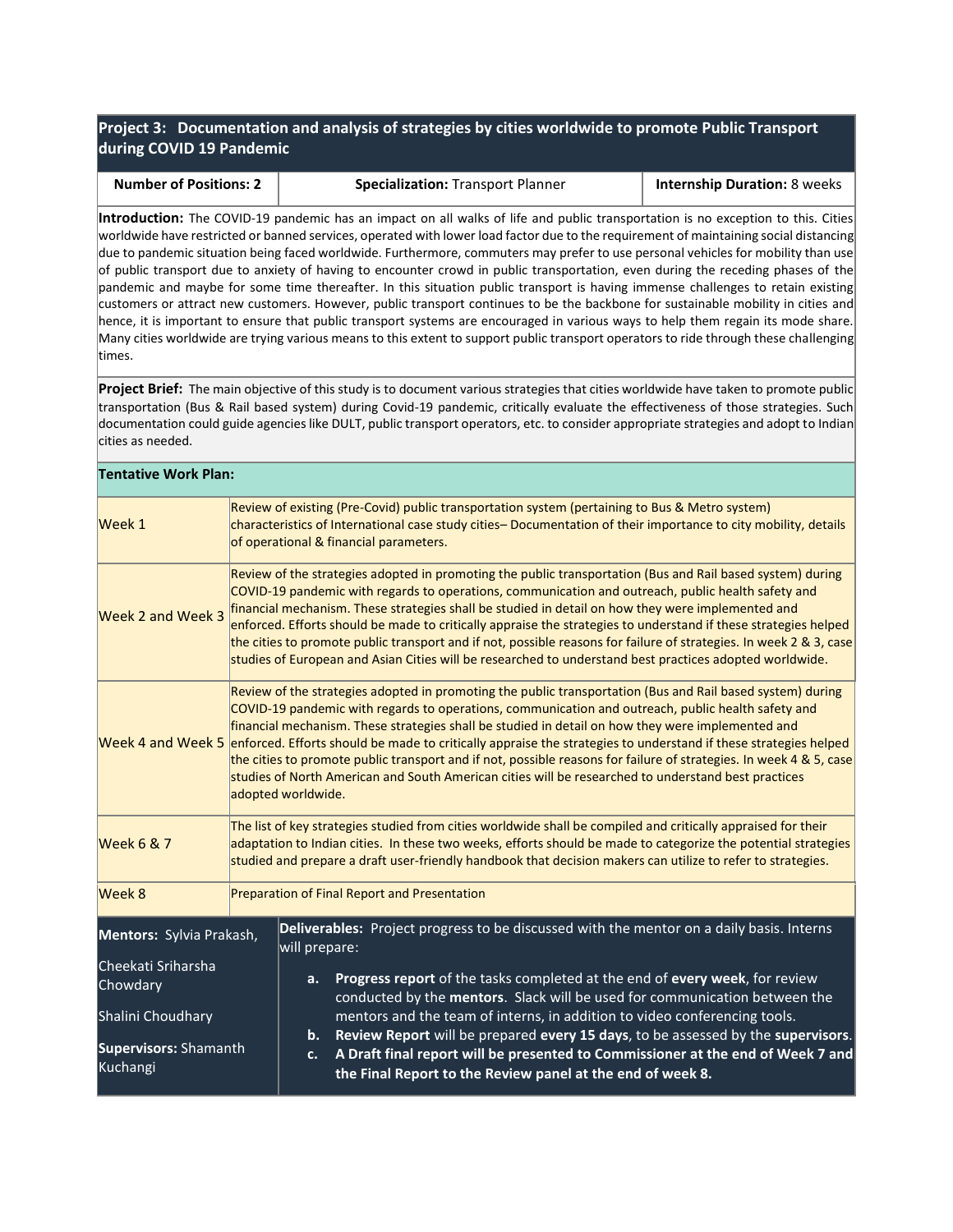**Project 4. Documentation and analysis of strategies by cities worldwide to promote non-motorized transport (NMT) during COVID 19 Pandemic**

| <b>Number of Positions: 2</b> | <b>Specialization: Transport Planner, Urban Planner</b> | <b>Internship Duration: 8 weeks</b> |
|-------------------------------|---------------------------------------------------------|-------------------------------------|

**Introduction:** The COVID-19 pandemic has changed the way people travel across the world. The fundamental norm of social distancing in this situation has pushed people to adopt cycling and walking as main mode of their travel, at least for short distances. Many countries took some innovative efforts to quickly promote NMT the travel needs of the citizens to not only cater during the pandemic situation, but to use this as an opportunity entice commuters to shift towards NMT use by creation of infrastructure, positive communication for healthy living, etc.

**Project Brief:** This project aims to research and document various strategies to promote NMT that has been tried/ adopted worldwide during COVID-19 pandemic through case studies and critically evaluate the effectiveness of those strategies. Such documentation could guide agencies like DULT, ULBs etc. to consider appropriate strategies and adapt to Indian cities as needed.

| <b>Tentative Work Plan:</b>                                                   |                                                                                                                                                                                                                                                                                                                                                                                                                                                                                                                                                                                                                          |  |
|-------------------------------------------------------------------------------|--------------------------------------------------------------------------------------------------------------------------------------------------------------------------------------------------------------------------------------------------------------------------------------------------------------------------------------------------------------------------------------------------------------------------------------------------------------------------------------------------------------------------------------------------------------------------------------------------------------------------|--|
| Week 1                                                                        | Understanding the impact (physical changes and perspective shift) of COVID-19 on travel pattern pertaining to<br>movement of people/Travel of people in cities across the world.                                                                                                                                                                                                                                                                                                                                                                                                                                         |  |
| <b>Week 2 and</b><br>Week 3                                                   | Review of the strategies adopted by Asian and European cities to promote NMT during COVID-19 pandemic with<br>regards to:<br>Infrastructure development/changes<br>1.<br>Use of tactical interventions (like pop-up lanes, traffic calming)<br>2.<br>Piloting of new systems/ projects pertaining to NMT<br>3.<br>Incentivization (reduction of traffic lanes to provide for cycling and walking)<br>4.<br>Parking and cycle storing strategies<br>5.<br>Public health strategies (Sanitization /distancing strategies)<br>6.<br>7.<br><b>Outreach/Awareness messaging</b><br>8.<br>Any other innovations                |  |
| Week 4 and<br>Week 5                                                          | Review of the strategies adopted by North American and South American cities to promote NMT during COVID-19<br>pandemic with regards to:<br>Infrastructure development/changes<br>1.<br>Use of tactical interventions (like pop-up lanes, traffic calming)<br>2.<br>Piloting of new systems/ projects pertaining to NMT<br>3.<br>Incentivization (reduction of traffic lanes to provide for cycling and walking)<br>4.<br>Parking and cycle storing strategies<br>5.<br>Public health strategies (Sanitization /distancing strategies)<br>6.<br><b>Outreach/Awareness messaging</b><br>7.<br>8.<br>Any other innovations |  |
| <b>Week 6 &amp; 7</b>                                                         | The list of key strategies studied from cities worldwide shall be compiled and critically appraised for their<br>adaptation to Indian cities. In these two weeks, efforts should be made to categorize the potential strategies<br>studied and prepare a draft user-friendly handbook that decision makers can utilize to refer to strategies.                                                                                                                                                                                                                                                                           |  |
| Week 8<br>Report writing and preparation of presentation                      |                                                                                                                                                                                                                                                                                                                                                                                                                                                                                                                                                                                                                          |  |
| Mentors:                                                                      | Deliverables: Project progress to be discussed with the mentor on a daily basis. Interns will prepare:                                                                                                                                                                                                                                                                                                                                                                                                                                                                                                                   |  |
| Richa Pandey, Aditi Arya,<br>Anushree P P<br>Supervisor: Shamanth<br>Kuchangi | Progress report of the tasks completed at the end of every week, for review conducted by<br>a.<br>the mentors. Slack will be used for communication between the mentors and the team of<br>interns, in addition to video conferencing tools.<br>Review Report will be prepared every 15 days, to be assessed by the supervisors.<br>b.<br>A Draft final report will be presented to Commissioner at the end of Week 7 and<br>c.<br>the Final Report to the Review panel at the end of week 8.                                                                                                                            |  |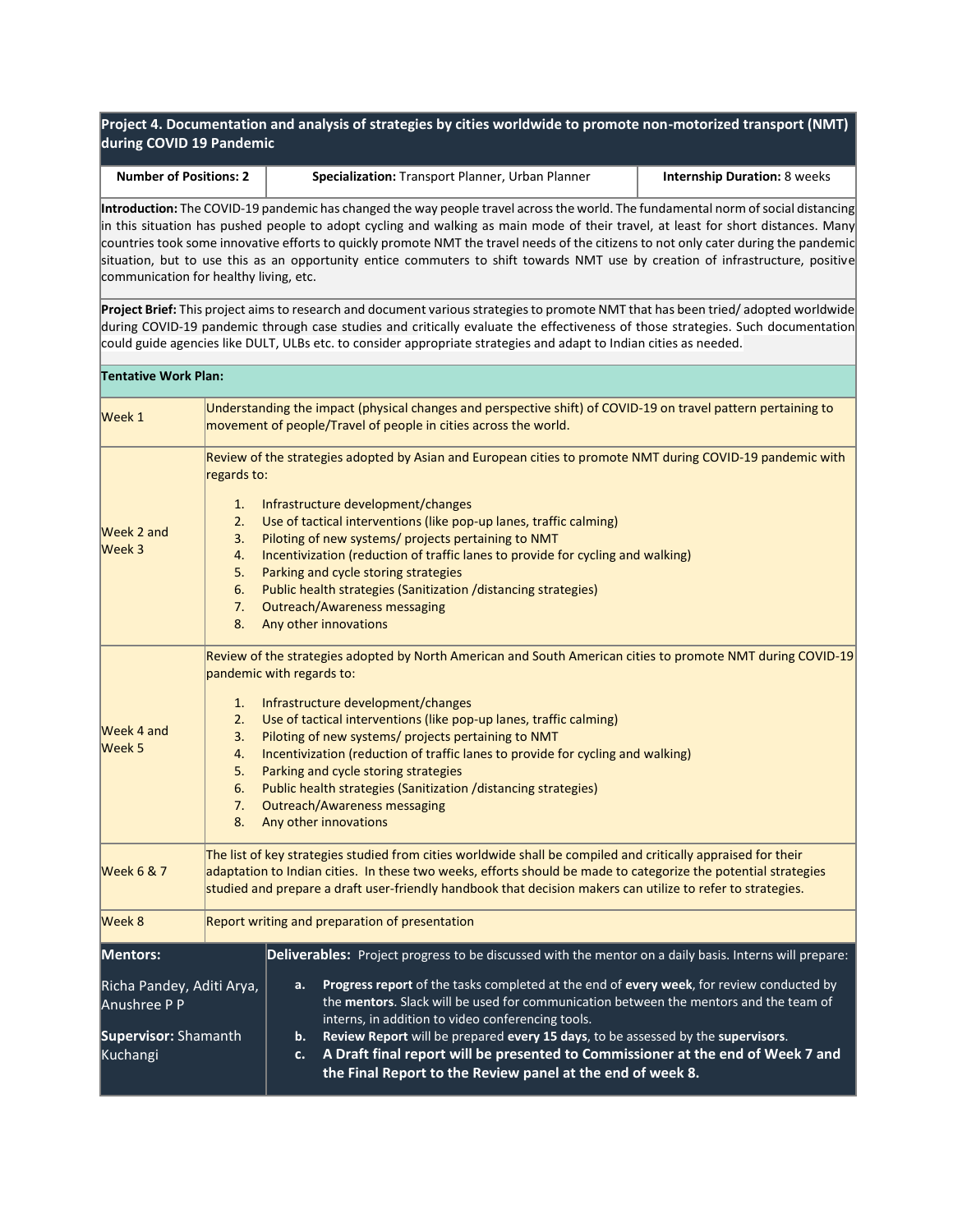#### **Project 5. Business Intelligence (BI) Best Practices for Operations and Monitoring of Public Transport**

| Specialization: Transport Planner with inclination towards $ $<br>data analytics | <b>Internship Duration: 8 weeks</b> |
|----------------------------------------------------------------------------------|-------------------------------------|
|                                                                                  | Number of Positions: 2              |

**Introduction:** In a city, the bus-based public transport system is one of the most reliable, accessible and affordable means to access basic services such as education, health, work, etc. In the last few years, harvesting the benefits of the technological and data revolution, the public transport systems have also invested heavily in deploying technological systems capable of generating and storing vast amounts of real-time data e.g. kilometers travelled, ridership, sales of tickets, driving hours, etc. Therefore, there is a huge potential for the public transport operators to further turn these data points into Business Intelligence (BI) / Key Performance Indicators (KPI), which can be used for making data-driven decisions at various levels of operations (e.g. Management, Depot, Route level, etc.) and thereby improve the quality of public transport service in the city.

**Project Brief:** This project would involve in researching the key performance indicators that are used at different levels of management to monitor well managed public transport systems worldwide. These KPIs would be compared with the potential KPIs planned for Hubli-Dharwad BRTS (HDBRTS) and critically appraise the KPIs that need to be adopted for HDBRTS. The project would further involve in developing option for infographic display of the KPIs for easy understanding and drawing inferences. Each infographic would have drill down of KPIs and the project would document the data flow for drill down for various user profiles. This project would guide DULT/ HDBRTS Co and other public transport operators to evolve appropriate BI system.

| <b>Tentative Work Plan:</b>                                                                                                                 |                                                                                                                                                                 | <b>Weekly Output</b>                                                                                                                                                                                                                                                                                                                             |                                                                                         |                                                                                                                                                                |  |
|---------------------------------------------------------------------------------------------------------------------------------------------|-----------------------------------------------------------------------------------------------------------------------------------------------------------------|--------------------------------------------------------------------------------------------------------------------------------------------------------------------------------------------------------------------------------------------------------------------------------------------------------------------------------------------------|-----------------------------------------------------------------------------------------|----------------------------------------------------------------------------------------------------------------------------------------------------------------|--|
| <b>Week 1 &amp; 2</b>                                                                                                                       |                                                                                                                                                                 |                                                                                                                                                                                                                                                                                                                                                  | Research on BI case studies amongst well managed public<br>transport systems worldwide. | Laundry List of the data collected,<br>formula and the final KPIs for cities<br>and different levels of organization.                                          |  |
| Week 3                                                                                                                                      |                                                                                                                                                                 | Through a survey or discussion with various stakeholders or<br>reading of reports, develop a bird-eye view understanding of<br>Objectives and target goals at various levels and<br>1.<br>verticals of the organization (management, route,<br>depot, etc.) in a public transport system<br>Data collected by NWKRTS, HDBRTS and / or BMTC<br>2. |                                                                                         | Map the decision-making process<br>at various levels of organization,<br>list of data currently collected and<br>current target KPIs for various<br>verticals. |  |
| Week 4                                                                                                                                      |                                                                                                                                                                 | Comparative analysis / Gap Assessment of the various case<br>Revised list of KPIs & the method of<br>studies, existing KPI's and the target KPI<br>measurement                                                                                                                                                                                   |                                                                                         |                                                                                                                                                                |  |
| Weeks 5, 6 and 7                                                                                                                            |                                                                                                                                                                 | Design and develop the graphical representation of various<br>listed KPI's with data flow exercise for different levels and<br>verticals of organization                                                                                                                                                                                         |                                                                                         | Data Flow Document and Detailed<br>Design Document with graphical<br>representation for KPIs                                                                   |  |
| Week 8                                                                                                                                      |                                                                                                                                                                 | <b>Final Report</b>                                                                                                                                                                                                                                                                                                                              |                                                                                         |                                                                                                                                                                |  |
| Deliverables: Project progress to be discussed with the mentor on a daily basis. Interns<br>Mentors: Genesia<br>will prepare:<br>Rodrigues, |                                                                                                                                                                 |                                                                                                                                                                                                                                                                                                                                                  |                                                                                         |                                                                                                                                                                |  |
| Nikita Baliga,                                                                                                                              | Progress report of the tasks completed at the end of every week, for review<br>a.<br>conducted by the mentors. Slack will be used for communication between the |                                                                                                                                                                                                                                                                                                                                                  |                                                                                         |                                                                                                                                                                |  |
| Manohar Meena<br><b>Supervisor: Shamanth</b><br>Kuchangi                                                                                    |                                                                                                                                                                 | mentors and the team of interns, in addition to video conferencing tools.<br>Review Report will be prepared every 15 days, to be assessed by the supervisors.<br>$\mathbf{b}$ .<br>A Draft final report will be presented to Commissioner at the end of Week 7<br>$c_{\cdot}$<br>and the Final Report to the Review panel at the end of week 8.  |                                                                                         |                                                                                                                                                                |  |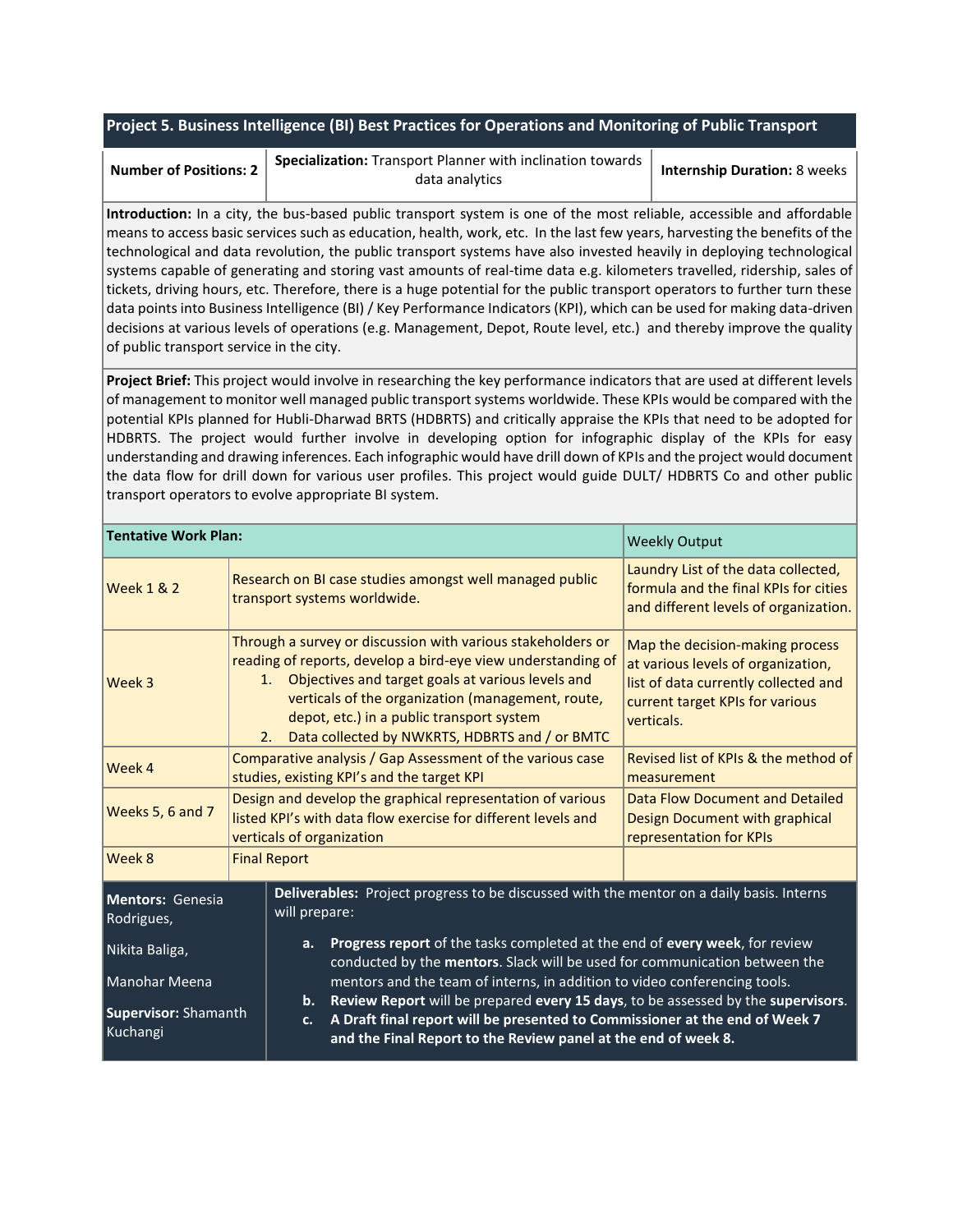| <b>Project 6. Toolkit for Pedestrianization</b>                                                                                                                                                                                                                                                                                                                                                                                                                                                                                                                                                                                                                                             |                                                                                                                                                                                                                                                                                                                                                                                                                                           |  |  |
|---------------------------------------------------------------------------------------------------------------------------------------------------------------------------------------------------------------------------------------------------------------------------------------------------------------------------------------------------------------------------------------------------------------------------------------------------------------------------------------------------------------------------------------------------------------------------------------------------------------------------------------------------------------------------------------------|-------------------------------------------------------------------------------------------------------------------------------------------------------------------------------------------------------------------------------------------------------------------------------------------------------------------------------------------------------------------------------------------------------------------------------------------|--|--|
| <b>Number of Positions: 2</b>                                                                                                                                                                                                                                                                                                                                                                                                                                                                                                                                                                                                                                                               | Specialization: Transport Planner, Urban Planner<br><b>Internship Duration: 8 weeks</b>                                                                                                                                                                                                                                                                                                                                                   |  |  |
| Introduction: Cities today need public spaces that are not just parks and playgrounds but also spaces surrounded<br>by activities where there is an intersection of social interactions, commerce and clean air. Many studies have<br>shown the importance of cities being built to foster these social interactions for better mental and emotional<br>health of its citizens. Benefits on commerce and clean air can be leveraged through such spaces provided for<br>social interactions. For these reasons, cities across the world today are identifying streets to be made into such<br>lively public spaces to give them back to its citizens and increase their happiness quotient. |                                                                                                                                                                                                                                                                                                                                                                                                                                           |  |  |
| Project Brief: The Directorate of Urban Land Transport, has recently piloted the weekend pedestrianization of<br>Church Street in Bengaluru. Through the process of this pilot, DULT has had many learnings and would like to<br>document these along with the best practices across the world to create templates that any city can adopt if they<br>want to pedestrianize certain streets. This internship intends to document all such best practices to make a<br>toolkit for pedestrianization of streets in India through the learnings gained.                                                                                                                                       |                                                                                                                                                                                                                                                                                                                                                                                                                                           |  |  |
| <b>Tentative Work Plan:</b>                                                                                                                                                                                                                                                                                                                                                                                                                                                                                                                                                                                                                                                                 |                                                                                                                                                                                                                                                                                                                                                                                                                                           |  |  |
| Week 1                                                                                                                                                                                                                                                                                                                                                                                                                                                                                                                                                                                                                                                                                      | Global case studies documenting the various streets that have been made pedestrian<br>only - including concepts and ideas, larger aim, how it was implemented, who did it,<br>time required, finance & management. In depth understanding of Church Street<br>pedestrianization from DULT officials about its process and methodology to identify the<br>gaps in the methodology that can be studied from case studies from other cities. |  |  |
| Week 2                                                                                                                                                                                                                                                                                                                                                                                                                                                                                                                                                                                                                                                                                      | Research and documentation on the processes adopted and various policies<br>implemented by the cities for pedestrianizing streets including but not limited to<br>methods of identifying streets for pedestrianization, public consultation, enlisting the<br>permissions/ sign-offs required, officials and authorities to be involved etc.                                                                                              |  |  |
| Week 3                                                                                                                                                                                                                                                                                                                                                                                                                                                                                                                                                                                                                                                                                      | List of surveys and detailing of each survey, consultation and stakeholder meeting to<br>be done before and after the pedestrianization project along with questionnaires/<br>checklists for the same. Also detailing the method for feedback and data collection<br>post pedestrianization.                                                                                                                                              |  |  |
| Week 4                                                                                                                                                                                                                                                                                                                                                                                                                                                                                                                                                                                                                                                                                      | Global case studies and documentation of the processes and regulations made by<br>cities to allow artists/performers/vendors on the pedestrian only street along with<br>other innovations to increase activity and involvement of citizens.                                                                                                                                                                                              |  |  |
| Week 5                                                                                                                                                                                                                                                                                                                                                                                                                                                                                                                                                                                                                                                                                      | Global case studies and best practices on business improvement districts and<br>processes of formation and functioning of BIDs. Structure, operations and financial<br>models of BIDs. See if any of the BIDs are formed for pedestrian only streets across<br>cities. Also studying and arriving at sustainable management systems for these streets.                                                                                    |  |  |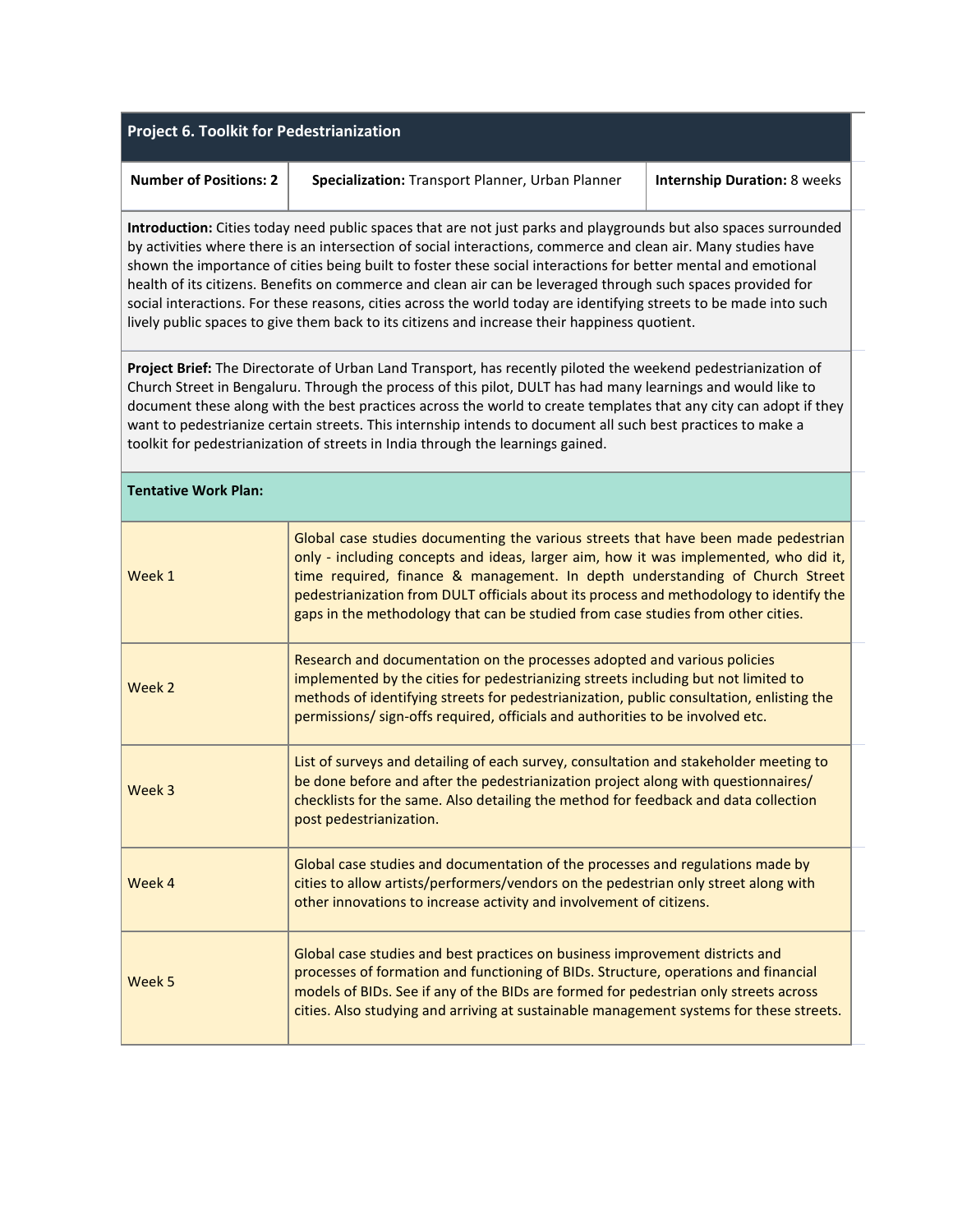| Week 6                                                                                                                                                                  | Interview officials from various cities in India and elsewhere to gain insights into the<br>challenges faced by them, the process followed by them, the outcomes etc. Also note &<br>document all learnings from these projects.                         |  |  |
|-------------------------------------------------------------------------------------------------------------------------------------------------------------------------|----------------------------------------------------------------------------------------------------------------------------------------------------------------------------------------------------------------------------------------------------------|--|--|
| Week 7                                                                                                                                                                  | Prepare a toolkit with graphics for pedestrianization of streets in the Indian context<br>which can be used in Tier I, II or III cities and present the draft report.                                                                                    |  |  |
| Week 8                                                                                                                                                                  | Preparation and submission of the final toolkit.                                                                                                                                                                                                         |  |  |
| Related Documents: The pedestrianization of Istanbul (Embarq); Pedestrian Only Streets: Stroget, Copenhagen<br>(GDCI); Complete Streets Planning Workbook (NIUA & ITDP) |                                                                                                                                                                                                                                                          |  |  |
| <b>Mentors:</b><br>Sonal Kulkarni,                                                                                                                                      | Deliverables: Project progress to be discussed with the mentor on a daily basis.<br>Interns will prepare:                                                                                                                                                |  |  |
| Manju George,<br>Pratiksha Surpuriya                                                                                                                                    | Progress report of the tasks completed at the end of every week, for review<br>a <sub>r</sub><br>conducted by the mentors. Slack will be used for communication between the<br>mentors and the team of interns, in addition to video conferencing tools. |  |  |
|                                                                                                                                                                         | Review Report will be prepared every 15 days, to be assessed by the<br>b.<br>supervisors.                                                                                                                                                                |  |  |
| Supervisor: Satyajit<br>Arikutharam                                                                                                                                     | A Draft final report will be presented to Commissioner at the end of Week 7<br>C <sub>1</sub><br>and the Final Report to the Review panel at the end of week 8.                                                                                          |  |  |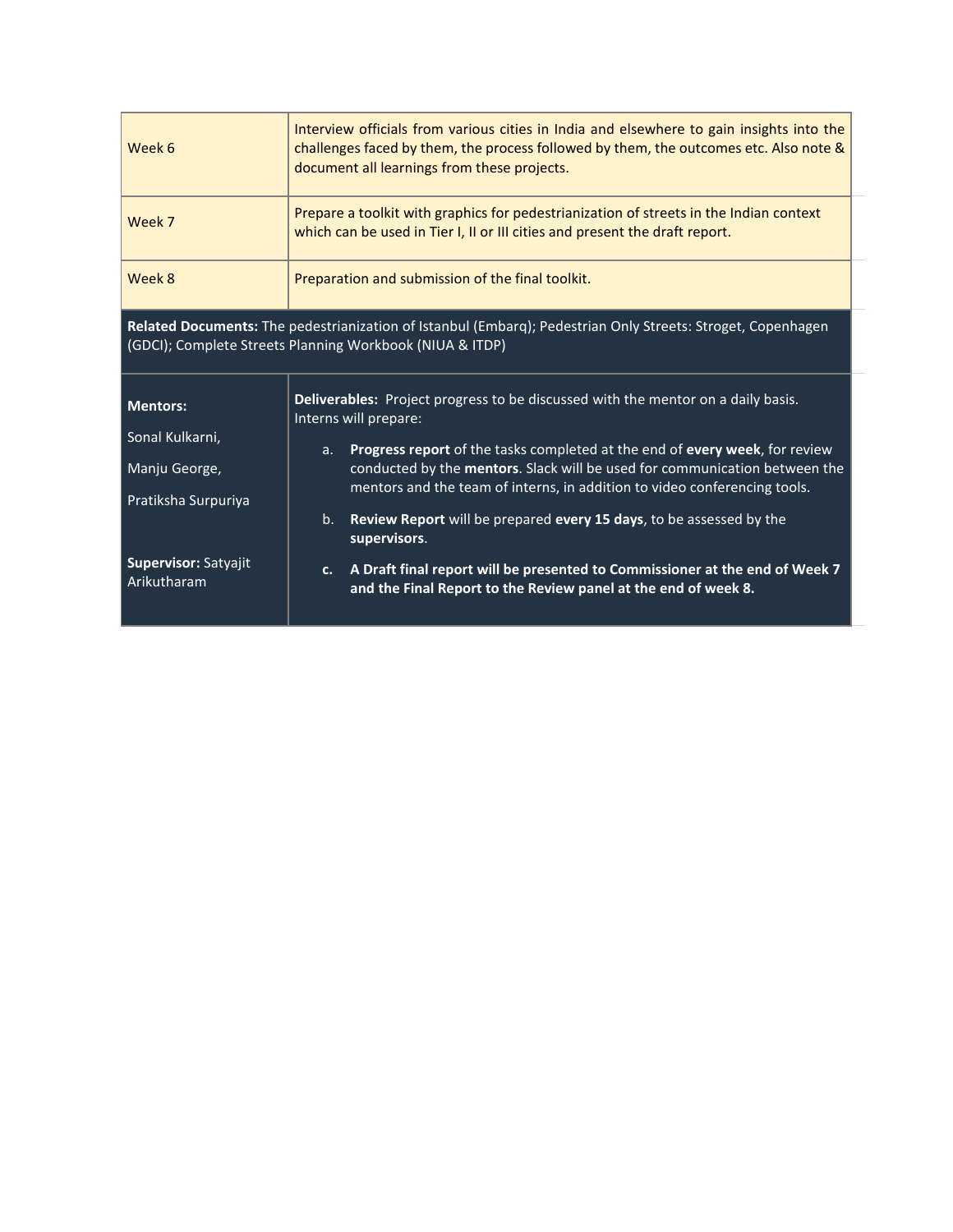| Project 7. Signage Development for Heritage Trail - Vijaypura                                                                                                                                                                                                                                                                                                                             |                                                                                                                                                                                                                                                                                                                                                                                                                                                                                                                                                                                                                                                                                                                                                                                                                              |  |                                     |  |
|-------------------------------------------------------------------------------------------------------------------------------------------------------------------------------------------------------------------------------------------------------------------------------------------------------------------------------------------------------------------------------------------|------------------------------------------------------------------------------------------------------------------------------------------------------------------------------------------------------------------------------------------------------------------------------------------------------------------------------------------------------------------------------------------------------------------------------------------------------------------------------------------------------------------------------------------------------------------------------------------------------------------------------------------------------------------------------------------------------------------------------------------------------------------------------------------------------------------------------|--|-------------------------------------|--|
| <b>Number of Positions: 2</b>                                                                                                                                                                                                                                                                                                                                                             | Specialization: Urban Planner, Urban Designer                                                                                                                                                                                                                                                                                                                                                                                                                                                                                                                                                                                                                                                                                                                                                                                |  | <b>Internship Duration: 8 weeks</b> |  |
| Introduction: An interpretative signage of archaeological and other heritage / cultural sites can add significantly to<br>the understanding and enjoyment of the site by visitors, it can highlight the presence and significance of a site thus<br>raising awareness and consequently improving its level of protection, and it can be an important communication<br>and education tool. |                                                                                                                                                                                                                                                                                                                                                                                                                                                                                                                                                                                                                                                                                                                                                                                                                              |  |                                     |  |
| history and tourism.                                                                                                                                                                                                                                                                                                                                                                      | Project Brief: Vijaypura city is dotted with heritage and historical monuments of Islamic architecture. There are<br>ancient monuments, including mosques, tombs and temples that have magnificent works of carvings and<br>architecture dating back to the Adil Shahi dynasty that ruled the Deccan region of southern India during 1490 to<br>1686, making it a significant tourist destination in the state. The city houses many heritage monuments, but only a<br>few of them are being maintained by the Archeological Society of India (ASI). The maintained monuments are<br>visited by many tourists. However, there are various monuments in city which not maintained efficiently and are<br>unnoticed by tourists. Hence for a visual linkage of all the sites a heritage trail is been planned to propagate the |  |                                     |  |
| <b>Tentative Work Plan:</b>                                                                                                                                                                                                                                                                                                                                                               |                                                                                                                                                                                                                                                                                                                                                                                                                                                                                                                                                                                                                                                                                                                                                                                                                              |  |                                     |  |
| Week 1                                                                                                                                                                                                                                                                                                                                                                                    | Case Studies for pedestrian trails around heritage monuments and signages designed in<br>tourist places, around the World                                                                                                                                                                                                                                                                                                                                                                                                                                                                                                                                                                                                                                                                                                    |  |                                     |  |
| Week 2                                                                                                                                                                                                                                                                                                                                                                                    | Components and elements for NMT heritage trails (materials/lighting/street furniture<br>/signages                                                                                                                                                                                                                                                                                                                                                                                                                                                                                                                                                                                                                                                                                                                            |  |                                     |  |
| Week 3                                                                                                                                                                                                                                                                                                                                                                                    | Vijaypura - city profile and understanding of monuments and heritage sites of the city.<br>Analysis of physical heritage assets in terms of current condition and accessibility to form<br>a trail.                                                                                                                                                                                                                                                                                                                                                                                                                                                                                                                                                                                                                          |  |                                     |  |
| Week 4                                                                                                                                                                                                                                                                                                                                                                                    | Key messages and stories to be communicated in signages - Compiling the inventory of<br>the accessible historical, archaeological, ecological, and identification of documentary<br>sources, artefacts, and other material, history, research folklore and legend.                                                                                                                                                                                                                                                                                                                                                                                                                                                                                                                                                           |  |                                     |  |
| Week 5                                                                                                                                                                                                                                                                                                                                                                                    | Features and themes for various sites connected by materials, signages, lighting and<br>furniture.                                                                                                                                                                                                                                                                                                                                                                                                                                                                                                                                                                                                                                                                                                                           |  |                                     |  |
| Week 6                                                                                                                                                                                                                                                                                                                                                                                    | Graphic design of street furniture with layout, theme and colour palate as per the<br>themes, signages with details like directional, Information, Promotional signage and the<br>kind of signages (way markers with a digital element or audio or digital trails).                                                                                                                                                                                                                                                                                                                                                                                                                                                                                                                                                          |  |                                     |  |
| Week 7                                                                                                                                                                                                                                                                                                                                                                                    | Preparation of signage document/ manual for Vijaypura.                                                                                                                                                                                                                                                                                                                                                                                                                                                                                                                                                                                                                                                                                                                                                                       |  |                                     |  |
| Week 8                                                                                                                                                                                                                                                                                                                                                                                    | <b>Report Compilation</b>                                                                                                                                                                                                                                                                                                                                                                                                                                                                                                                                                                                                                                                                                                                                                                                                    |  |                                     |  |
| <b>Mentors: Anjeeta</b><br>Sinha,                                                                                                                                                                                                                                                                                                                                                         | Deliverables: Project progress to be discussed with the mentor on a daily basis. Interns will prepare:                                                                                                                                                                                                                                                                                                                                                                                                                                                                                                                                                                                                                                                                                                                       |  |                                     |  |
| Narendra Pattar,                                                                                                                                                                                                                                                                                                                                                                          | Progress report of the tasks completed at the end of every week, for review conducted by<br>а.<br>the mentors. Slack will be used for communication between the mentors and the team of                                                                                                                                                                                                                                                                                                                                                                                                                                                                                                                                                                                                                                      |  |                                     |  |
| Saima Mujeeb                                                                                                                                                                                                                                                                                                                                                                              | interns, in addition to video conferencing tools.<br>Review Report will be prepared every 15 days, to be assessed by the supervisors.<br>b.                                                                                                                                                                                                                                                                                                                                                                                                                                                                                                                                                                                                                                                                                  |  |                                     |  |
| <b>Supervisor: Monica</b><br>Kashkari                                                                                                                                                                                                                                                                                                                                                     | A Draft final report will be presented to Commissioner at the end of Week 7 and the Final<br>c.<br>Report to the Review panel at the end of week 8.                                                                                                                                                                                                                                                                                                                                                                                                                                                                                                                                                                                                                                                                          |  |                                     |  |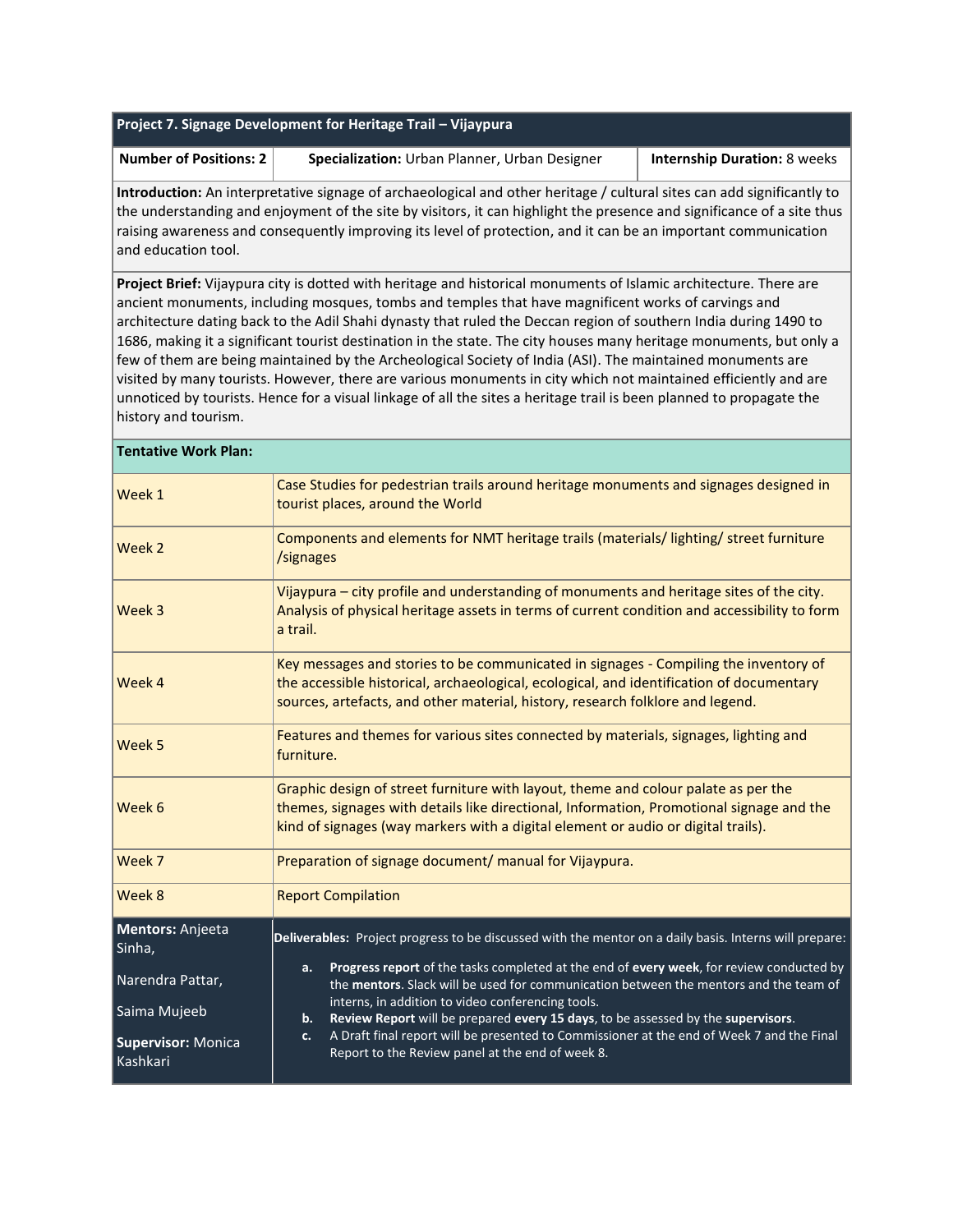#### **Project 8. Documentation and comparative analysis of regulations with respect to micro-mobility**

**Number of Positions: 2 Specialization:** Urban Planner, Policy Planner **| Internship Duration:** 8 weeks

**Background:** Covid-19 has proven that micro-mobility is an essential component of a safe and sustainable urban transport system. Low powered electric micro mobility modes are gaining popularity across the globe and come in a range of form factors enabling people to go farther distances than on foot or traditional cycle. Cities are developing supportive policies and allocating more public space to bikes and scooters.

**Project Brief:** The objective of this research project is to understand the operational status and regulations for different types of electric micro mobility in various cities across the world.

| <b>Tentative Work Plan:</b>                                         |                                                                                                                                                                                                                                                                                                                                                               |                                                                                                                                                                                                                                                                                                                                                           |  |
|---------------------------------------------------------------------|---------------------------------------------------------------------------------------------------------------------------------------------------------------------------------------------------------------------------------------------------------------------------------------------------------------------------------------------------------------|-----------------------------------------------------------------------------------------------------------------------------------------------------------------------------------------------------------------------------------------------------------------------------------------------------------------------------------------------------------|--|
| <b>Week 1</b>                                                       | Document various forms and form factors of electric micro-mobility modes around the World.<br>Understanding the specifications and the pros and cons of each type.<br>A study of the ownership (privately owned, shared micro-mobility etc), buyer/user profile and<br>purpose of trips made using micro-mobility modes in different cities around the world. |                                                                                                                                                                                                                                                                                                                                                           |  |
| <b>Week 2</b>                                                       | Assess scope of micro-mobility as mode for first and last mile connectivity for public transport,<br>ascertain the associated infrastructure required supported with case studies including various<br>technologies and systems involved (dock-less system etc.).                                                                                             |                                                                                                                                                                                                                                                                                                                                                           |  |
| Week 3                                                              | Case study of various cities around the world to understand the regulations for micro-mobility<br>modes.                                                                                                                                                                                                                                                      |                                                                                                                                                                                                                                                                                                                                                           |  |
| Week 4                                                              | Extensive review of policies and regulations governing micro-mobility from various cities around                                                                                                                                                                                                                                                              |                                                                                                                                                                                                                                                                                                                                                           |  |
| Week 5                                                              | the world and developing a comparative analysis.                                                                                                                                                                                                                                                                                                              |                                                                                                                                                                                                                                                                                                                                                           |  |
| Week 6                                                              | Detailed Case Studies: Timeline and change in regulations for micro-mobility devices over the<br>years. Critical appraisal of the draft SMMS, with suggestions for improvement.                                                                                                                                                                               |                                                                                                                                                                                                                                                                                                                                                           |  |
| Week 7                                                              | Prepare Draft Report documenting findings.                                                                                                                                                                                                                                                                                                                    |                                                                                                                                                                                                                                                                                                                                                           |  |
| <b>Week 8</b>                                                       | Preparation of Final Report.                                                                                                                                                                                                                                                                                                                                  |                                                                                                                                                                                                                                                                                                                                                           |  |
| Mentors:<br>Saurav Dhar,<br>Shreya Satish Mokhashi,<br>Saima Mujeeb |                                                                                                                                                                                                                                                                                                                                                               | Deliverables: Project progress to be discussed with the mentor on a daily basis. Interns<br>will prepare:<br>Progress report of the tasks completed at the end of every week, for review<br>a.<br>conducted by the mentors. Slack will be used for communication between the<br>mentors and the team of interns, in addition to video conferencing tools. |  |
| Supervisor: Satyajit<br>Arikutharam                                 |                                                                                                                                                                                                                                                                                                                                                               | Review Report will be prepared every 15 days, to be assessed by the<br>$\mathbf{b}$ .<br>supervisors.<br>A Draft final report will be presented to Commissioner at the end of Week 7<br>c.<br>and the Final Report to the Review panel at the end of week 8.                                                                                              |  |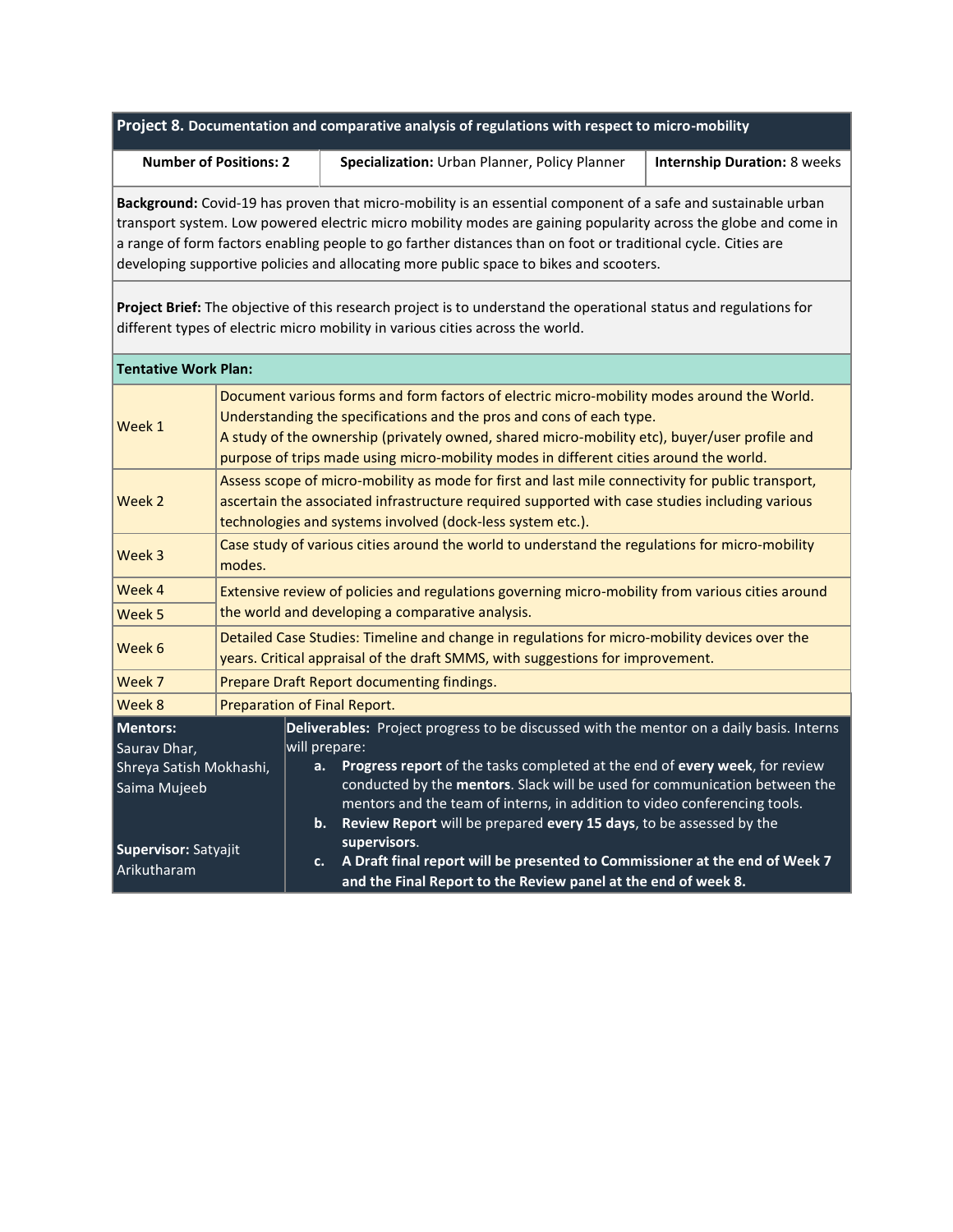#### **Project 9: Enhancing non-farebox revenue of mass transit – Analysis of use cases from various cities**

**Number of Positions:** 2 **Specialization:** Urban Planner, Transport Planner **Internship Duration:** 8 weeks

**Introduction:** With rapid urbanization of Indian cities and spurt in population growth in those cities, most cities are relying on development of mass transit systems like metro, BRT, suburban rail, etc. to sustainably cater to the commuting needs of its people. Mass transit systems are capital intensive and the degree of investment depends on the type of mass transit, for example, BRTS is relatively far more economical than metro or LRT. However, these systems need time to mature to gain sufficient ridership and if managed well, the fare-box revenue can meet the operational expenses of system. However, for most mass transit systems it is essential for operators to not just rely on fare-box revenue, but also explore non-fare box revenue to ensure financial sustainability for operations. Many cities worldwide have explored such non-fare box revenue schemes and are successful in sustaining good quality mass transit operations by such revenue streams. Although many mass transit projects have explored non-fare revenue, typically they contribute only about 10-20% of the total revenue with rest coming from fare-box. There is huge potential to further reap non-fare box revenue to support operations, maintenance and may be even loan repayment incurred towards provision of mass transit.

**Project Brief:** The project would research on the sources of non-fare box revenue that has been successfully commissioned in cities worldwide. Critically appraise the factors that have led successful commissioning of such revenue sources. Study the policies, regulations and framework that have been relied on for stabilizing such revenue sources. The project would document such non-fare box revenue schemes in detail and appraise them for its suitability to adopt in Indian cities.

| <b>Tentative Work Plan:</b>         |                                                                                                                                                                                                                                                                                                                                                                               |  |  |
|-------------------------------------|-------------------------------------------------------------------------------------------------------------------------------------------------------------------------------------------------------------------------------------------------------------------------------------------------------------------------------------------------------------------------------|--|--|
| <b>Week 1 &amp; 2</b>               | Review of sources of non-fare box revenue schemes adopted by cities in Europe and<br>Asia. Review should provide deep insights into the sources of revenue generation,<br>institutional mechanisms, mobilization of market forces, policy/regulations that govern<br>revenue generation, duration for which revenue sources are secured, revenue<br>utilization, etc.         |  |  |
| <b>Week 3 &amp; 4</b>               | Review of sources of non-fare box revenue schemes adopted by cities in South and<br>North America. Review should provide deep insights into the sources of revenue<br>generation, institutional mechanisms, mobilization of market forces, policy/regulations<br>that govern revenue generation, duration for which revenue sources are secured,<br>revenue utilization, etc. |  |  |
| <b>Week 5 &amp; 6</b>               | Review of non-fare box revenue generation by mass transit operators in Indian cities.<br>Identification of potential untapped resources for non-fare box revenue in India.<br>Critical appraisal of the potential untapped resources for adoption in India.                                                                                                                   |  |  |
| Week 7                              | Draft report documenting best practices for non-fare box revenue.                                                                                                                                                                                                                                                                                                             |  |  |
| Week 8                              | Final report and presentation.                                                                                                                                                                                                                                                                                                                                                |  |  |
| Mentors:<br>Abhishek Ranjan Pradad, | Deliverables: Project progress to be discussed with the mentor on a daily basis.<br>Interns will prepare:                                                                                                                                                                                                                                                                     |  |  |
| Ravindra Dhaded,                    | Progress report of the tasks completed at the end of every week, for review<br>a.<br>conducted by the mentors. Slack will be used for communication between the                                                                                                                                                                                                               |  |  |
| Amshala Vijay Teja                  | mentors and the team of interns, in addition to video conferencing tools.                                                                                                                                                                                                                                                                                                     |  |  |
| Supervisor:                         | Review Report will be prepared every 15 days, to be assessed by the<br>$\mathbf{b}$ .<br>supervisors.                                                                                                                                                                                                                                                                         |  |  |
| Satyajit Arikutharam                | A Draft final report will be presented to Commissioner at the end of Week 7<br>$c_{\cdot}$<br>and the Final Report to the Review panel at the end of week 8.                                                                                                                                                                                                                  |  |  |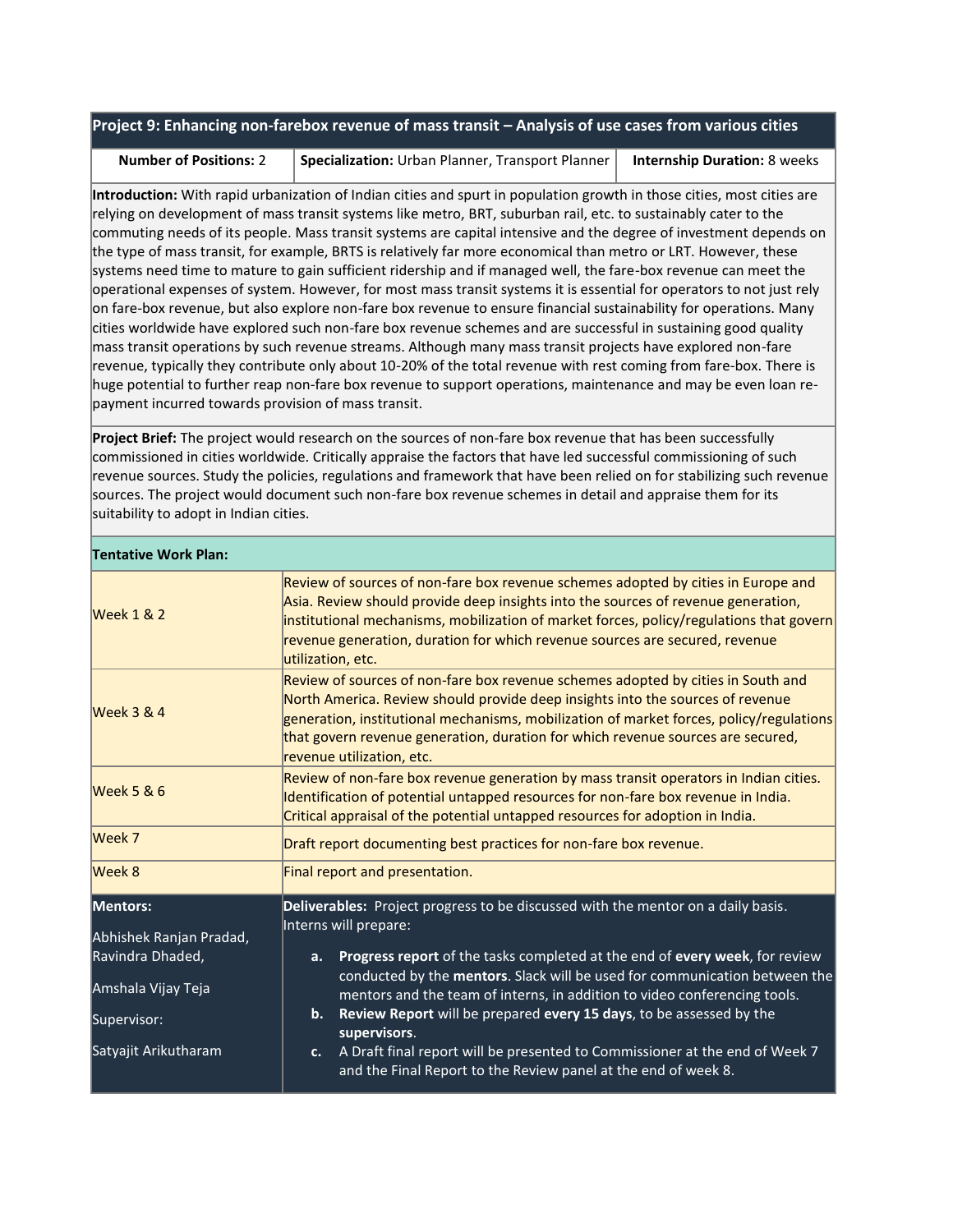#### **Project 10: Application of remote sensing and GIS technology in urban mobility**

| Number of           |  |
|---------------------|--|
| <b>Positions: 2</b> |  |

**Specialization:** Transport Planner with knowledge of GIS **Internship Duration:** 8 weeks

**Introduction:** Application of remote sensing and GIS Technology has been an integral part of the planning, management and monitoring of various projects having geographical-context. These are also effectively used in cities to address diverse challenges related to urban mobility. Advancements in remote sensing and GIS technologies offer great opportunities to harness their benefits with respect to speed, cost effectiveness, convenience and quality of output.

**Project Brief:** This study aims to gather an overall understanding of the applications of remote sensing and GIS in urban mobility and land use planning in various cities across the world by analyzing use cases from across the world. The study must focus on innovative use cases adopted by cities/agencies to expedite data acquisition and validation, analysis and interpretation. The final document must be a compilation of use cases with detailing on methodology and approaches used.

| <b>Tentative Work Plan:</b>                                                   |                                                                                                                                                                                                                                                                                                                                                                                                                                                                                                                                                                                                                                                                                                                                                                                                                                       |  |  |
|-------------------------------------------------------------------------------|---------------------------------------------------------------------------------------------------------------------------------------------------------------------------------------------------------------------------------------------------------------------------------------------------------------------------------------------------------------------------------------------------------------------------------------------------------------------------------------------------------------------------------------------------------------------------------------------------------------------------------------------------------------------------------------------------------------------------------------------------------------------------------------------------------------------------------------|--|--|
| Week 1 and Week 2                                                             | Literature review and research to gather information on use cases involving applications of<br>remote sensing and GIS technology in urban mobility across the world including best practices.<br>Understanding their use at data collection/ surveying stage, during planning and monitoring<br>as well as data dissemination including dashboards. The analysis must identify three key<br>trends in the existing literature: (a) the integration of heterogeneous remote sensing data,<br>primarily for investigating or modelling urban environments as a complex system, (b) the<br>development of new algorithms for effective extraction of urban features, and (c) the<br>improvement in the accuracy of traditional spectral-based classification algorithms for<br>addressing the spectral heterogeneity within urban areas. |  |  |
| Week 3 and Week 4                                                             | From the review of various applications, proceed to identify and short-list use cases that<br>highlight innovative use of above-mentioned technologies and evaluate use cases based on<br>efficiency and cost. 10 use cases will be identified by each intern. Please note that as the end<br>product is a compilation of use cases, the treatment of each use case must be fairly<br>comprehensive.                                                                                                                                                                                                                                                                                                                                                                                                                                  |  |  |
| Week 5 and Week 6                                                             | From the insights gathered from the use cases and using the sample data provided by DULT,<br>the interns will develop a dashboard/app/algorithm/framework for the selected use case.                                                                                                                                                                                                                                                                                                                                                                                                                                                                                                                                                                                                                                                  |  |  |
| Week 7                                                                        | Preparation of draft report with compilation of use cases, and detailed process flow and<br>methodology followed for the task above.<br>Agreed output in the form of dashboard/app/algorithm/framework for the selected use<br>case.                                                                                                                                                                                                                                                                                                                                                                                                                                                                                                                                                                                                  |  |  |
| Week 8                                                                        | Finalisation of the report and presentation.                                                                                                                                                                                                                                                                                                                                                                                                                                                                                                                                                                                                                                                                                                                                                                                          |  |  |
| <b>Mentors:</b><br>Deeshma M,<br>Prashob Raj<br>Supervisor:<br>Sanmay Bohidar | Deliverables: Project progress to be discussed with the mentor on a daily basis. Interns will<br>prepare:<br>Progress report of the tasks completed at the end of every week, for review<br>a.<br>conducted by the mentors. Slack will be used for communication between the<br>mentors and the team of interns, in addition to video conferencing tools.<br>Review Report will be prepared every 15 days, to be assessed by the supervisors.<br>$b_{-}$<br>A Draft final report will be presented to Commissioner at the end of Week 7 and<br>c.<br>the Final Report to the Review panel at the end of week 8.                                                                                                                                                                                                                       |  |  |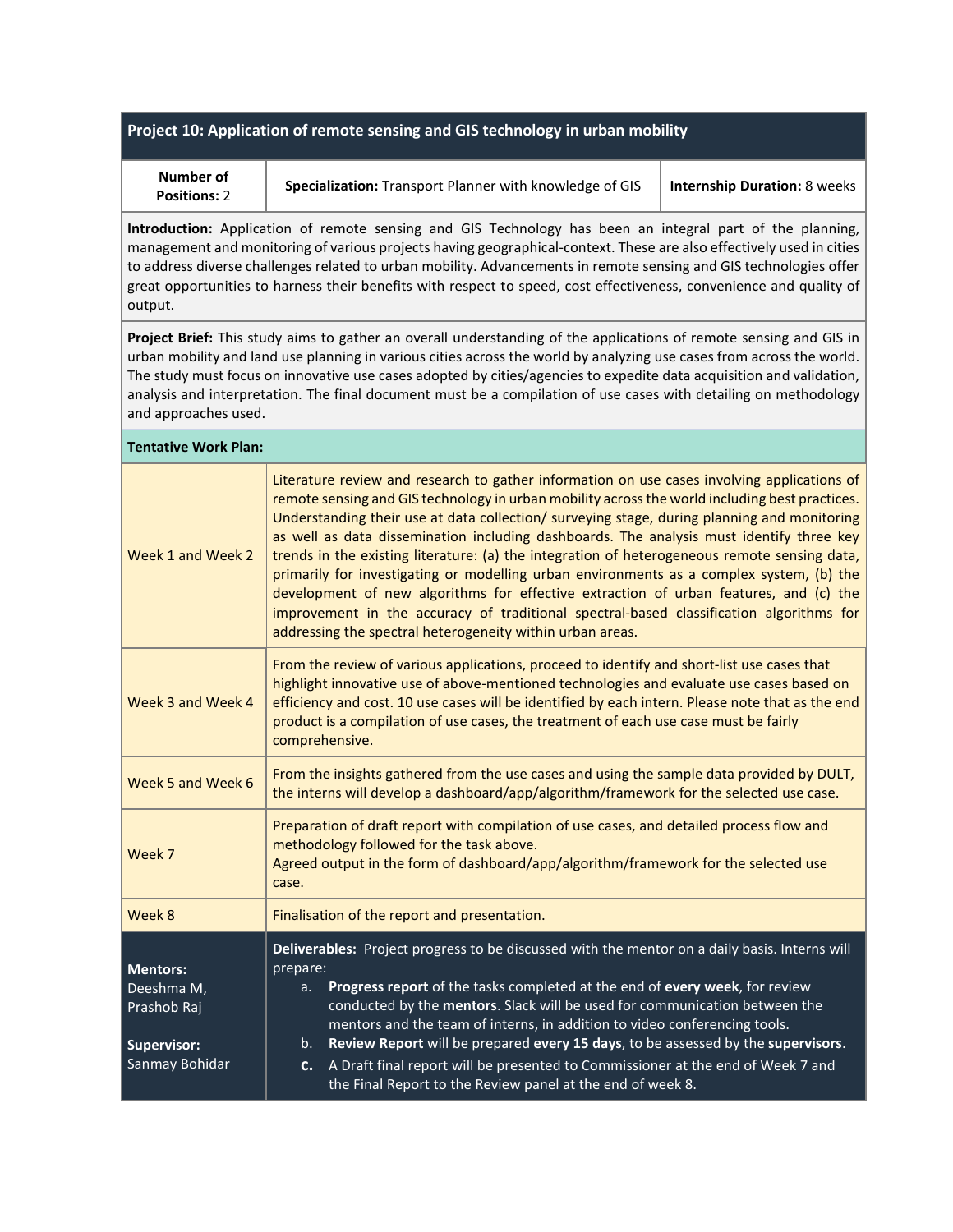**Internship Programme - 2021**



## **Expectations from the interns during the period of internship:**

The intern-from-home option just got a big push from the current global coronavirus pandemic. Interning from home can be exciting, empowering and even profitable, provided you are realistic about the pros and cons. There are added responsibilities that come with freedom, not to mention planning, foresight, self-discipline, and focus. Oh, yes, and hours of uninterrupted hard work.

Following instructions to be followed for effectively intern from home

- A designated workspace with the right technology
- Set up a functional workspace
- Get the internet speed you need
- Use phone apps to communicate effectively
- Stick to your work schedule

Students joining DULT for internship program have to fulfil the below stated administrative requirements:

- The timings shall be from 10:00 AM to 5:30 PM, with 30 minutes lunch break from 1:30 pm 2:00 pm
- It is mandatory for interns to check in with their respective mentors every day so that the necessary tasks can be assigned to them. Interns are required to report their daily progress to their mentors at the end of each day.
- Reporting to Mentors at the beginning and the end of each day is compulsory
- Interns must ensure that they are available throughout the working hours to enable coordination and communication
- A weekly review will be conducted by the Mentors. Supervisors will review the work assigned once every 15 days to assure that the interns are on track and have guidance at every step of their internship program.
- Interns will ensure that they have good internet connectivity and the necessary software requirements (Microsoft Teams, Slack and Google Meet) prior to the launch of the internship program. Interns are requested to get familiarized with the mentioned software.
- Reporting to Mentors twice on all working days is mandatory. Leave, if any, may be granted with prior approval from the Mentor/Supervisor.
- Certification of completion shall be issued only to those, who have consistently performed well throughout the internship period and have complied with the scheduled deliverables.